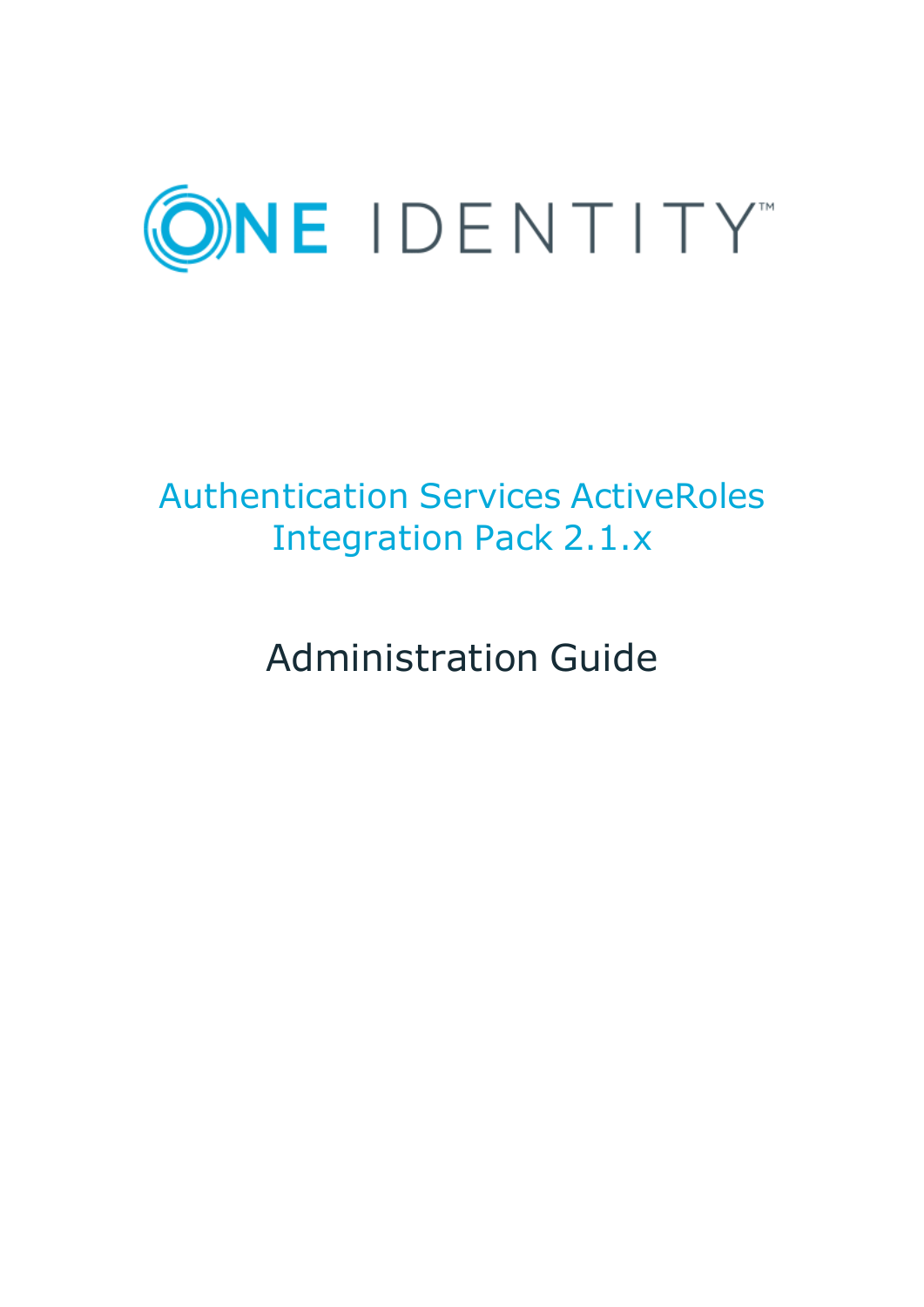#### **Copyright 2019 One Identity LLC.**

#### **ALL RIGHTS RESERVED.**

This guide contains proprietary information protected by copyright. The software described in this guide is furnished under a software license or nondisclosure agreement. This software may be used or copied only in accordance with the terms of the applicable agreement. No part of this guide may be reproduced or transmitted in any form or by any means, electronic or mechanical, including photocopying and recording for any purpose other than the purchaser's personal use without the written permission of One Identity LLC .

The information in this document is provided in connection with One Identity products. No license, express or implied, by estoppel or otherwise, to any intellectual property right is granted by this document or in connection with the sale of One Identity LLC products. EXCEPT AS SET FORTH IN THE TERMS AND CONDITIONS AS SPECIFIED IN THE LICENSE AGREEMENT FOR THIS PRODUCT, ONE IDENTITY ASSUMES NO LIABILITY WHATSOEVER AND DISCLAIMS ANY EXPRESS, IMPLIED OR STATUTORY WARRANTY RELATING TO ITS PRODUCTS INCLUDING, BUT NOT LIMITED TO, THE IMPLIED WARRANTY OF MERCHANTABILITY, FITNESS FOR A PARTICULAR PURPOSE, OR NON-INFRINGEMENT. IN NO EVENT SHALL ONE IDENTITY BE LIABLE FOR ANY DIRECT, INDIRECT, CONSEQUENTIAL, PUNITIVE, SPECIAL OR INCIDENTAL DAMAGES (INCLUDING, WITHOUT LIMITATION, DAMAGES FOR LOSS OF PROFITS, BUSINESS INTERRUPTION OR LOSS OF INFORMATION) ARISING OUT OF THE USE OR INABILITY TO USE THIS DOCUMENT, EVEN IF ONE IDENTITY HAS BEEN ADVISED OF THE POSSIBILITY OF SUCH DAMAGES. One Identity makes no representations or warranties with respect to the accuracy or completeness of the contents of this document and reserves the right to make changes to specifications and product descriptions at any time without notice. One Identity does not make any commitment to update the information contained in this document.

If you have any questions regarding your potential use of this material, contact:

One Identity LLC. Attn: LEGAL Dept 4 Polaris Way Aliso Viejo, CA 92656

Refer to our Web site ([http://www.OneIdentity.com](http://www.oneidentity.com/)) for regional and international office information.

#### **Patents**

One Identity is proud of our advanced technology. Patents and pending patents may apply to this product. For the most current information about applicable patents for this product, please visit our website at [http://www.OneIdentity.com/legal/patents.aspx](http://www.oneidentity.com/legal/patents.aspx).

#### **Trademarks**

One Identity and the One Identity logo are trademarks and registered trademarks of One Identity LLC. in the U.S.A. and other countries. For a complete list of One Identity trademarks, please visit our website at [www.OneIdentity.com/legal](http://www.oneidentity.com/legal). All other trademarks are the property of their respective owners.

#### **Legend**

- **WARNING: A WARNING icon indicates a potential for property damage, personal injury, or death.**
- **CAUTION: A CAUTION icon indicates potential damage to hardware or loss of data if instructions are not followed.**
- IMPORTANT, NOTE, TIP, MOBILE, or VIDEO: An information icon indicates supporting Œ information.

Integration Pack Administration Guide Updated - February 2019 Version - 2.1.x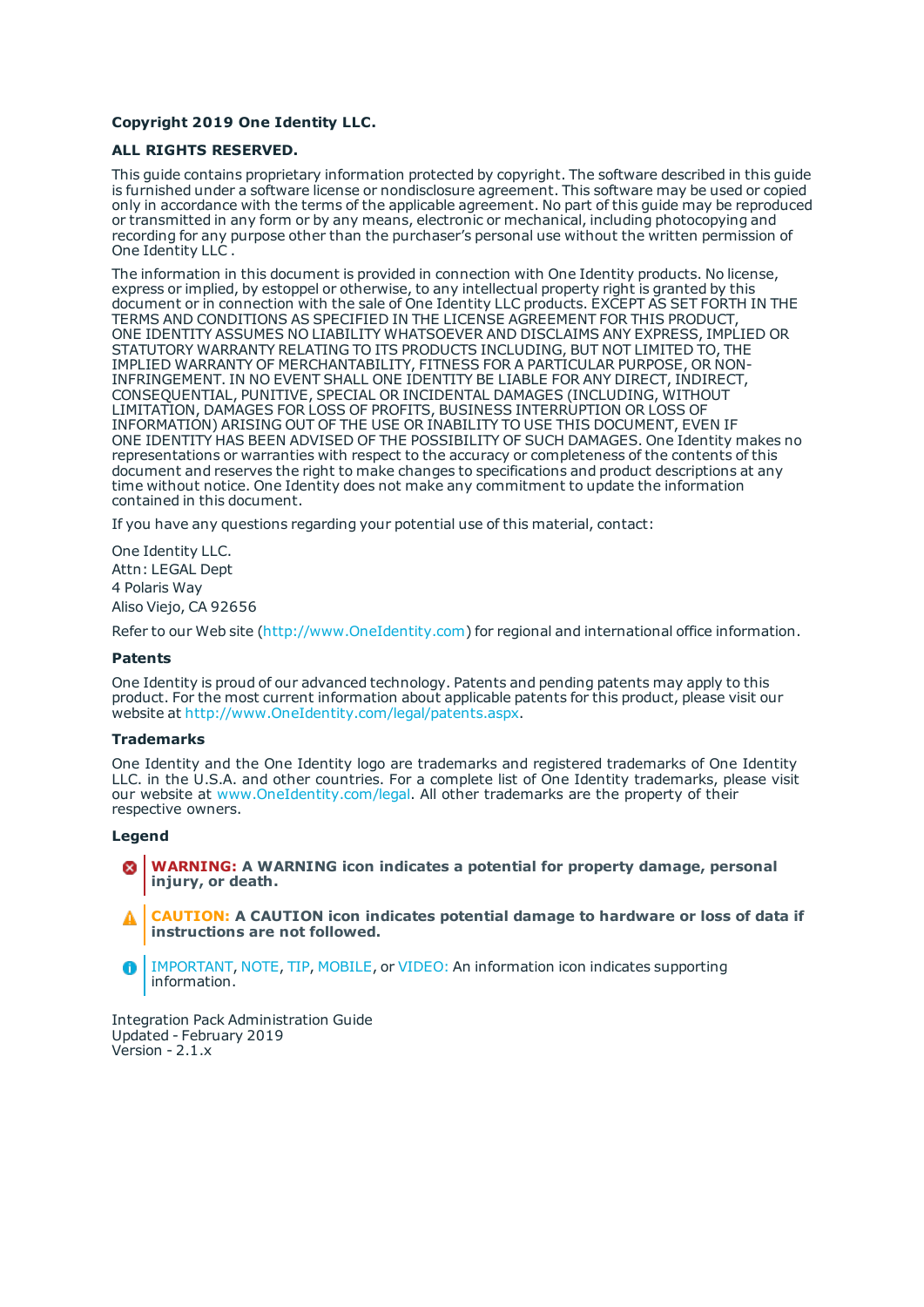### **Contents**

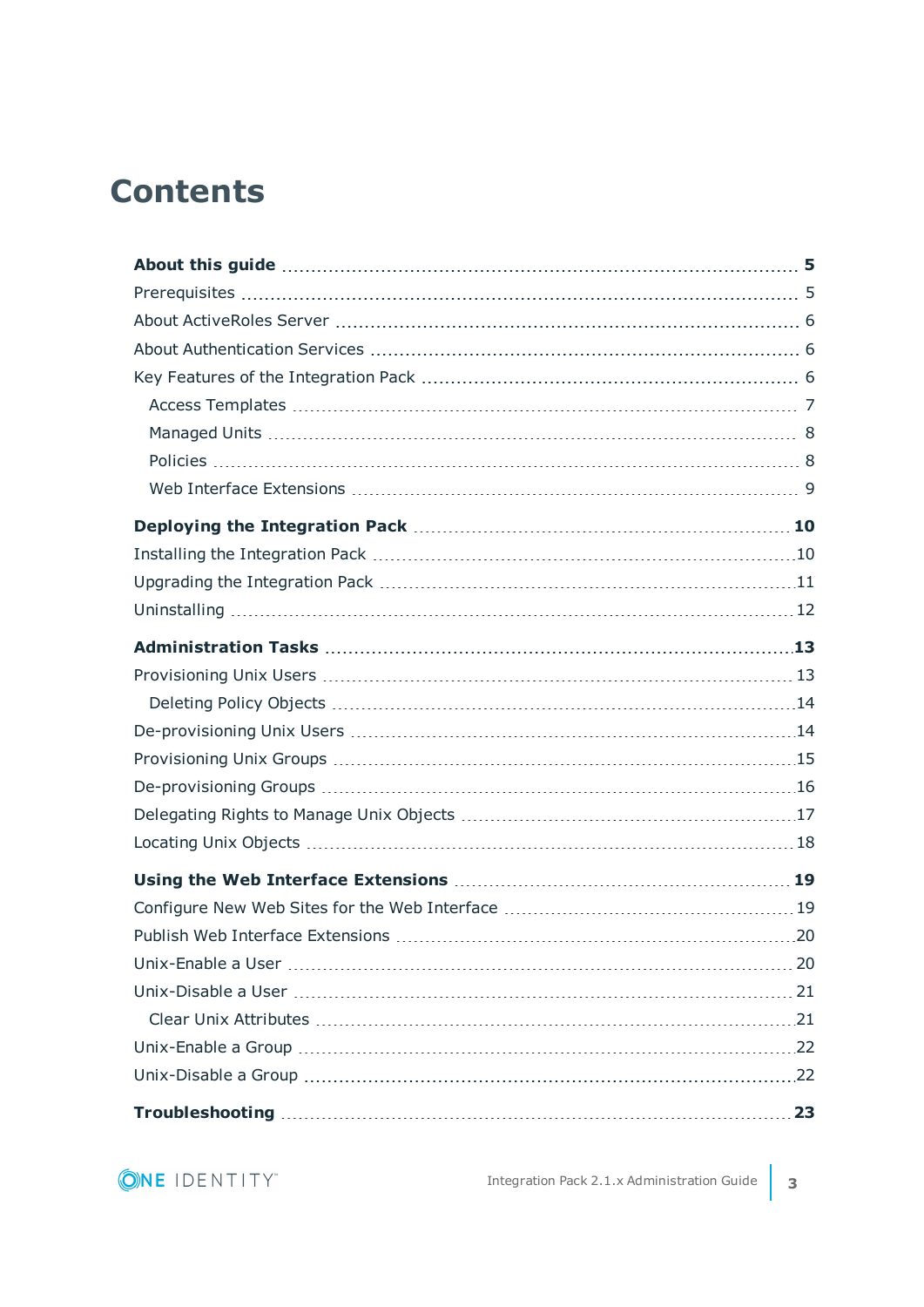| No Application Configuration Found for Authentication Services 23 |  |
|-------------------------------------------------------------------|--|
|                                                                   |  |
|                                                                   |  |
|                                                                   |  |
|                                                                   |  |
|                                                                   |  |
|                                                                   |  |
|                                                                   |  |
|                                                                   |  |
|                                                                   |  |
|                                                                   |  |

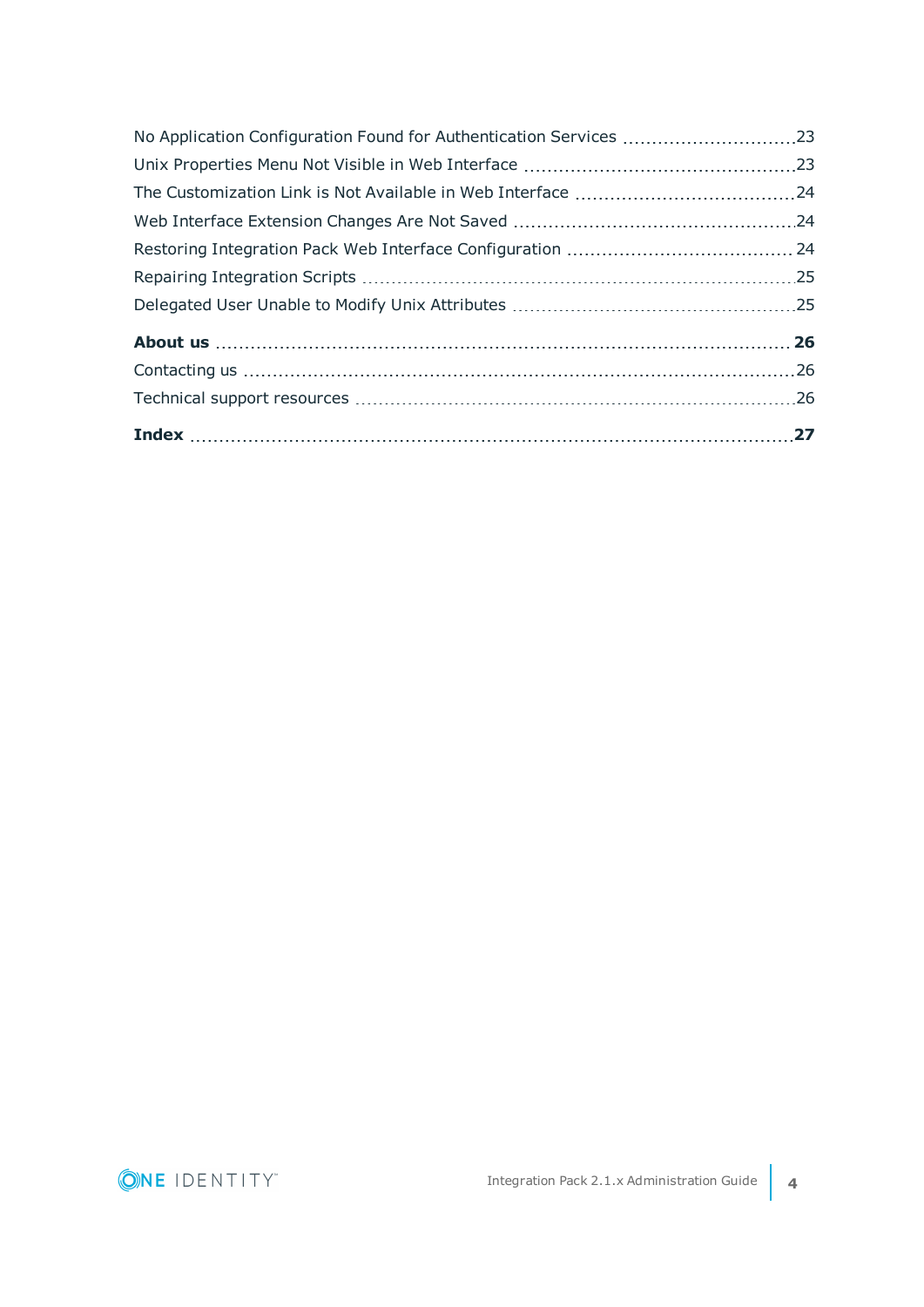# **About this guide**

<span id="page-4-0"></span>The Authentication Services ActiveRoles Integration Pack Administration Guide is intended for Windows, UNIX, Linux, and Mac system administrators, network administrators, consultants, analysts, and any other IT professionals installing the Integration Pack for the first time.

**O** NOTE: To perform the exercises described in this guide, One Identity assumes you have the necessary permissions to manage users or groups.

The Authentication Services ActiveRoles Integration Pack integrates ActiveRoles Server and Authentication Services. This chapter explains the key features of the Integration Pack and summarizes how it provides value by lowering costs and simplifying management.

### <span id="page-4-1"></span>**Prerequisites**

This version of the Authentication Services ActiveRoles Integration Pack has been updated to take advantage of the latest features of both Authentication Services and ActiveRoles Server.

You must install the following software on the computer where you will install the Integration Pack:

- ActiveRoles Server 7.0 or higher, including the Administration Service, Web interface, and ActiveRoles Server console.
- Authentication Services 4.1.0 or higher.

You must install the Integration Pack on a computer running the ActiveRoles Server Administration Service. The Administration Service must be running to make all the necessary changes to ActiveRoles Server.

Œ NOTE: For older versions of ActiveRoles Server or Authentication Services, install the Authentication Services Support Pack for ActiveRoles Server Web Interface 2.0.5.

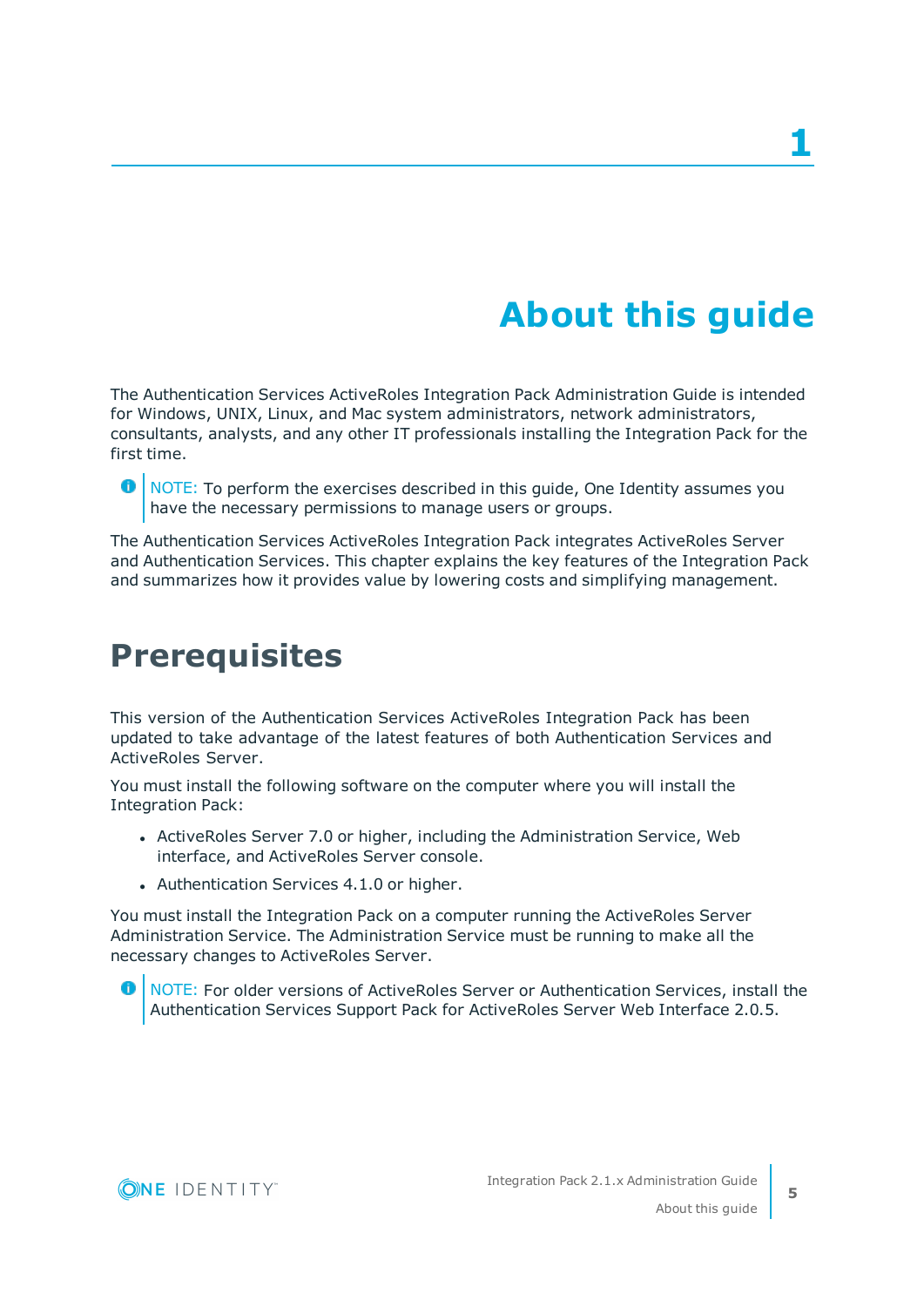### <span id="page-5-0"></span>**About ActiveRoles Server**

ActiveRoles Server offers a practical approach to automated user provisioning and administration, for maximum security and efficiency. It provides total control of user provisioning and administration for Active Directory.

ActiveRoles Server can help you manage, automatically provision, re-provision and, more importantly, de-provision users quickly, efficiently and securely in Active Directory, AD LDS (formerly ADAM) and beyond. ActiveRoles Server provides strictly enforced rolebased security, automated group management, change approval and easy-to-use Web interfaces for self service to achieve practical user and group lifecycle management for the Windows enterprise.

### <span id="page-5-1"></span>**About Authentication Services**

Authentication Services integrates native UNIX and Linux authentication and identity subsystems with Active Directory. It eliminates key vulnerabilities and end-user downtime, to minimize risk and lower costs.

At its core Authentication Services provides centralized authentication for Unix, Linux, and Mac systems to Active Directory (AD). With more than 500 current customers and 3 million seats, Authentication Services is the clear market leader in Active Directory integration.

## <span id="page-5-2"></span>**Key Features of the Integration Pack**

The Authentication Services ActiveRoles Integration Pack extends the capabilities of the ActiveRoles Server Web interface to include the management of Unix and Linux identities such as Unix-enabled users and groups. You define all management operations by means of the ActiveRoles Server console. Then when managing the users and groups in the Web interface, the defined provisioning and security policies will be followed.

You can also use the ActiveRoles Server change-tracking features, such as management history, to monitor changes made to Unix-related data. ActiveRoles Server gives you a clear log, which documents the changes made to a given identity, such as a Unix-enabled user account. The log includes entries detailing actions performed, success or failure of the actions, as well as which properties were changed.

The Integration Pack provides ActiveRoles policy types that enable automatic provisioning and de-provisioning of Unix account attributes for users and groups. You can incorporate these provisioning actions into custom work flows.

The following sections describe these Integration Pack components:

- **Access [Templates](#page-6-0)**
- [Managed](#page-7-0) Units

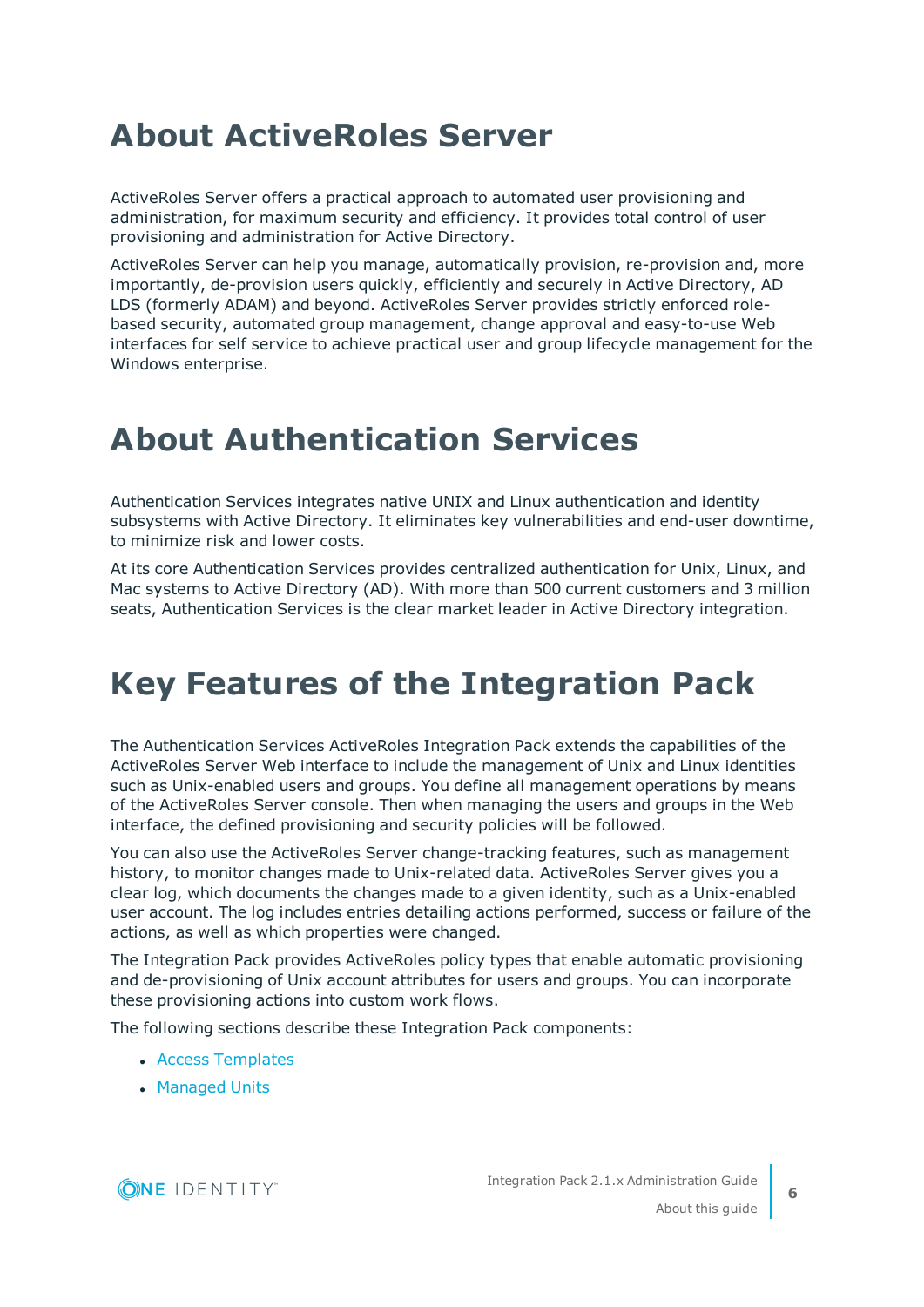- Policy [Types](#page-7-1)
- Web Interface [Extension](#page-8-0)

**O** NOTE: Refer to [Administration](#page-12-0) Tasks for procedures on how to use these Integration Pack components.

#### <span id="page-6-0"></span>**Access Templates**

You use standard ActiveRoles Server functionality to delegate management tasks on Unix data. You implement a delegation scheme by applying Access Templates included with the integration pack. For example, to delegate all Unix-related management tasks on Windows user accounts, link the **Users - Modify All Unix Properties** template to a certain organizational unit and select the appropriate group as Trustee. As a result, any member of that group is authorized to perform the tasks on any user account held in that organizational unit.

To locate the Access Templates provided by the Integration Pack, in theActiveRoles Server Console, navigate to **Configuration | Access Templates | Authentication Services Integration v2.1.x**.

The following table summarizes the Access Templates included with the Integration Pack.

| <b>Access template</b>               | <b>Description</b>                                                                        |
|--------------------------------------|-------------------------------------------------------------------------------------------|
| Groups-Modify All Unix<br>Properties | Permissions to view and modify these Unix-related properties<br>of Windows groups:        |
|                                      | $\bullet$ Unix name                                                                       |
|                                      | • Group ID                                                                                |
| Users-Modify All Unix<br>Properties  | Permissions to view and modify these Unix-related properties<br>of Windows user accounts: |
|                                      | $\bullet$ Unix name                                                                       |
|                                      | $\bullet$ User ID                                                                         |
|                                      | • Primary Group ID                                                                        |
|                                      | • Comments (GECOS)                                                                        |
|                                      | • Home Directory                                                                          |
|                                      | Login Shell                                                                               |
|                                      |                                                                                           |

#### **Table 1: Access templates included with the integration pack**

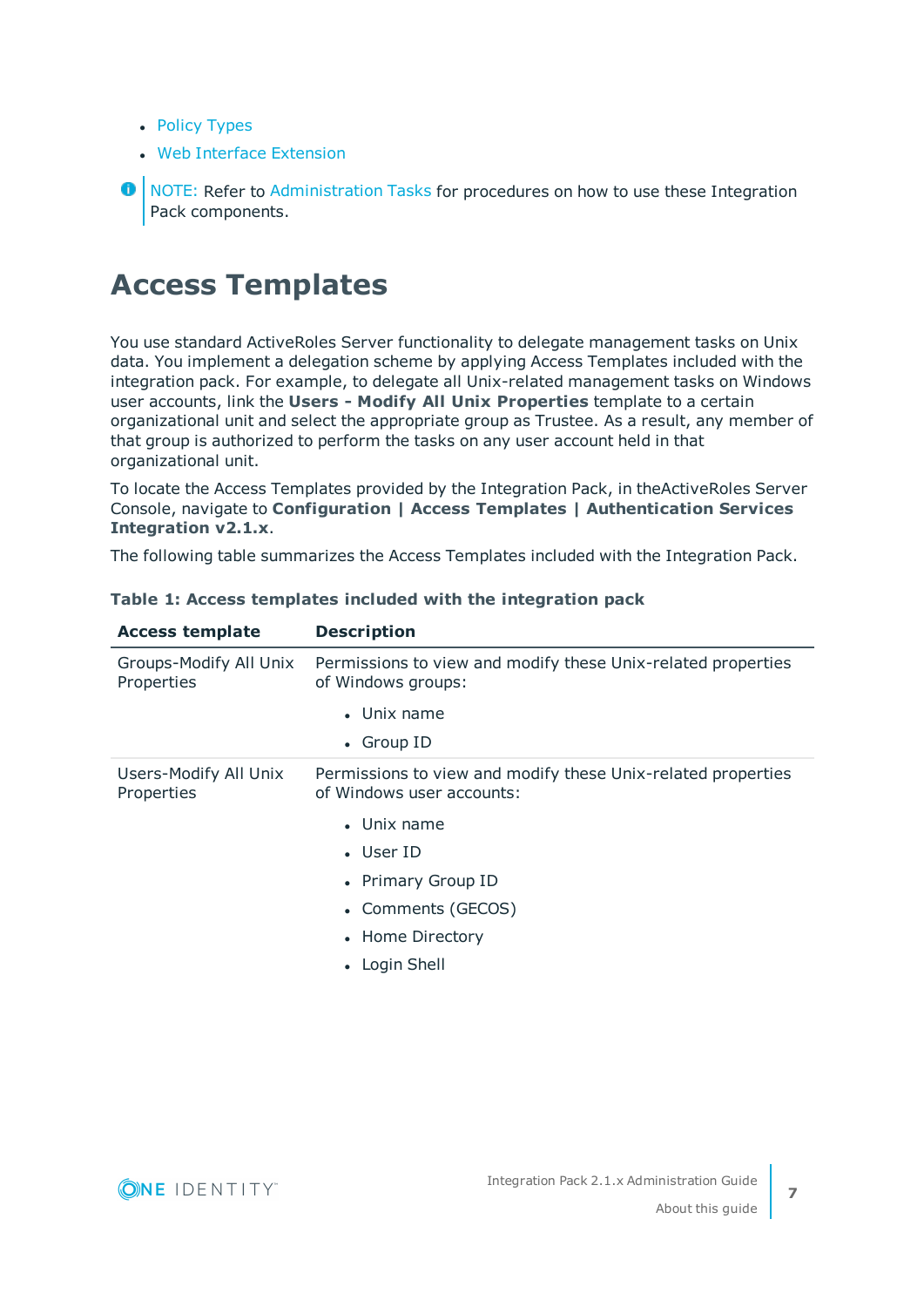### <span id="page-7-0"></span>**Managed Units**

Managed Units allow you to locate the Unix users and groups in your ActiveRoles Server managed environment.

You use standard ActiveRoles Server functionality to provide administrative views of user and group accounts with Unix attributes.

To locate the Managed Units provided by the Integration Pack, in the ActiveRoles Server Console, navigate to **Configuration | Managed Units | Authentication Services Integration v2.1.x**.

The following table summarizes the Managed Units included with the Integration Pack.

**Table 2: Managed units included with the integration pack**

| <b>Managed</b><br>unit     | <b>Description</b>                                                                                                                              |
|----------------------------|-------------------------------------------------------------------------------------------------------------------------------------------------|
| Unix-<br>enabled<br>groups | Administrative view of all Unix-enabled groups that exist in the domains<br>registered with ActiveRoles Server (managed and unmanaged domains). |
| Unix-<br>enabled<br>users  | Administrative view of all Unix-enabled users that exist in the domains<br>registered with ActiveRoles Server (managed and unmanaged domains)   |

### <span id="page-7-1"></span>**Policies**

Use standard ActiveRoles Server functionality to provide Unix data management policies. You can create custom policy objects based on the policy types provided to allow for automated Unix account provisioning and de-provisioning.

To locate the Policy Types provided by the Integration Pack, in the ActiveRoles Server Console, navigate to **Configuration | Server Configuration | Policy Types | Authentication Services Integration v2.1.x**.

The following table summarizes the Policy Types included with the Integration Pack.

| <b>Policy type</b>    | <b>Description</b>                                                  |
|-----------------------|---------------------------------------------------------------------|
| Deprovision Unix      | Enables automatic de-provisioning of Unix attributes when group     |
| Group                 | objects are de-provisioned.                                         |
| Deprovision Unix      | Enables automatic de-provisioning of Unix attributes when users are |
| User                  | de-provisioned.                                                     |
| <b>Provision Unix</b> | Enables automatic provisioning of Unix attributes when new group    |

**Table 3: Policy types included with the integration pack**

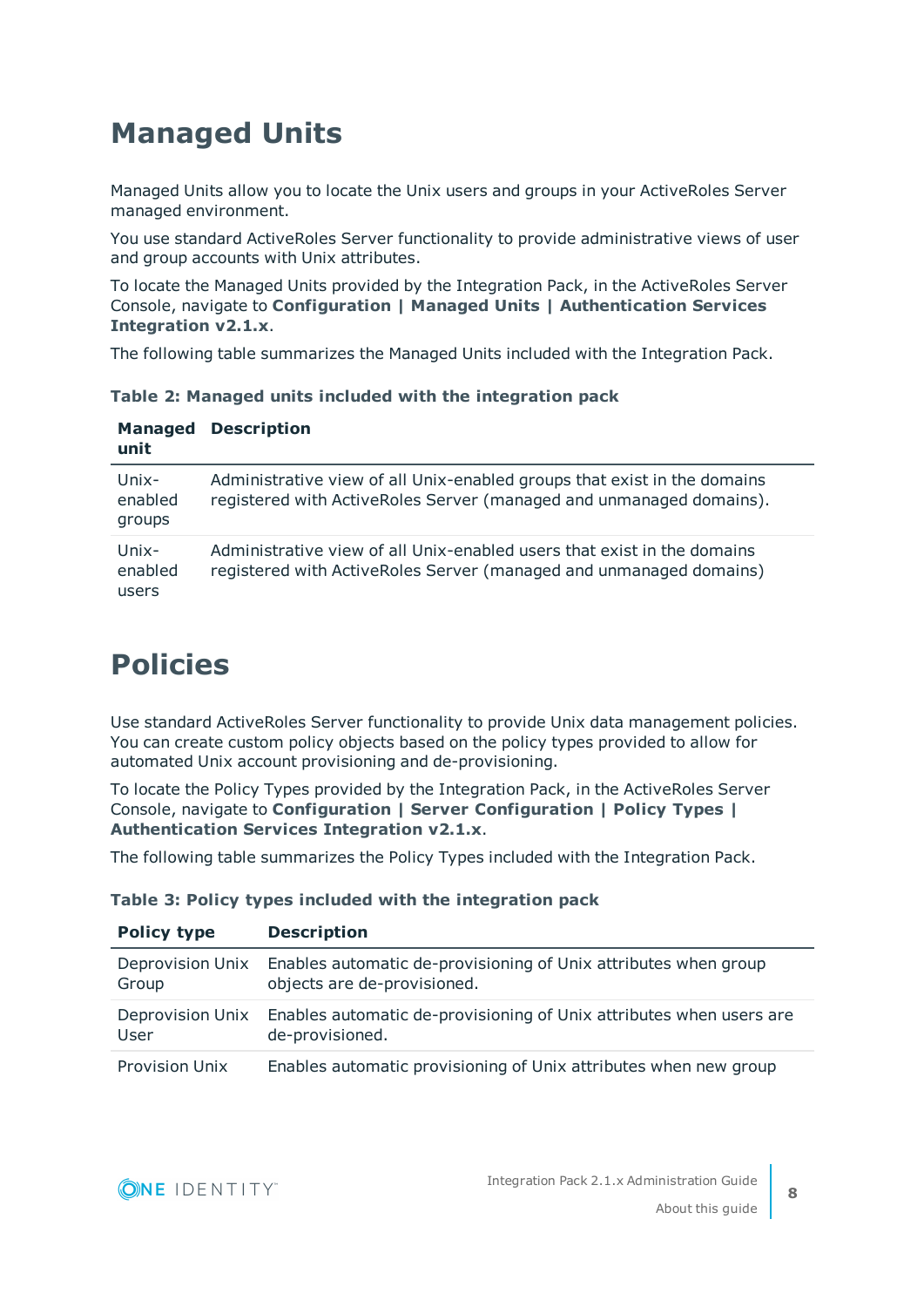| <b>Policy type</b>            | <b>Description</b>                                                                         |
|-------------------------------|--------------------------------------------------------------------------------------------|
| Group                         | objects are provisioned.                                                                   |
| <b>Provision Unix</b><br>User | Enables automatic provisioning of Unix attributes when new user<br>objects are provisioned |

Refer to [Administration](#page-12-0) Tasks for procedures on how to enable automatic provisioning and de-provisioning of Unix account attributes for users and groups.

#### <span id="page-8-0"></span>**Web Interface Extensions**

The integration pack extends the ActiveRoles Server Web interface to include pages and commands that allow you to perform management tasks.

Tasks specific to Unix user accounts:

- Enable or disable Unix account
- View or modify Unix account properties
- Clear all Unix attributes

Tasks specific to Unix groups:

- Enable or disable Unix group
- View or modify Unix properties
- Clear all Unix attributes

The Integration Pack uses Access Templates to delegate these tasks.

**O** NOTE: The Integration Pack installation process configures the Web interface extensions. To remove the Web interface extensions after the Integration Pack is installed and functioning, click **Customization | Restore** in the Web interface. To regain the Web interface extension functionality, run the ActiveRoles Integration Configuration Wizard from the Start menu.

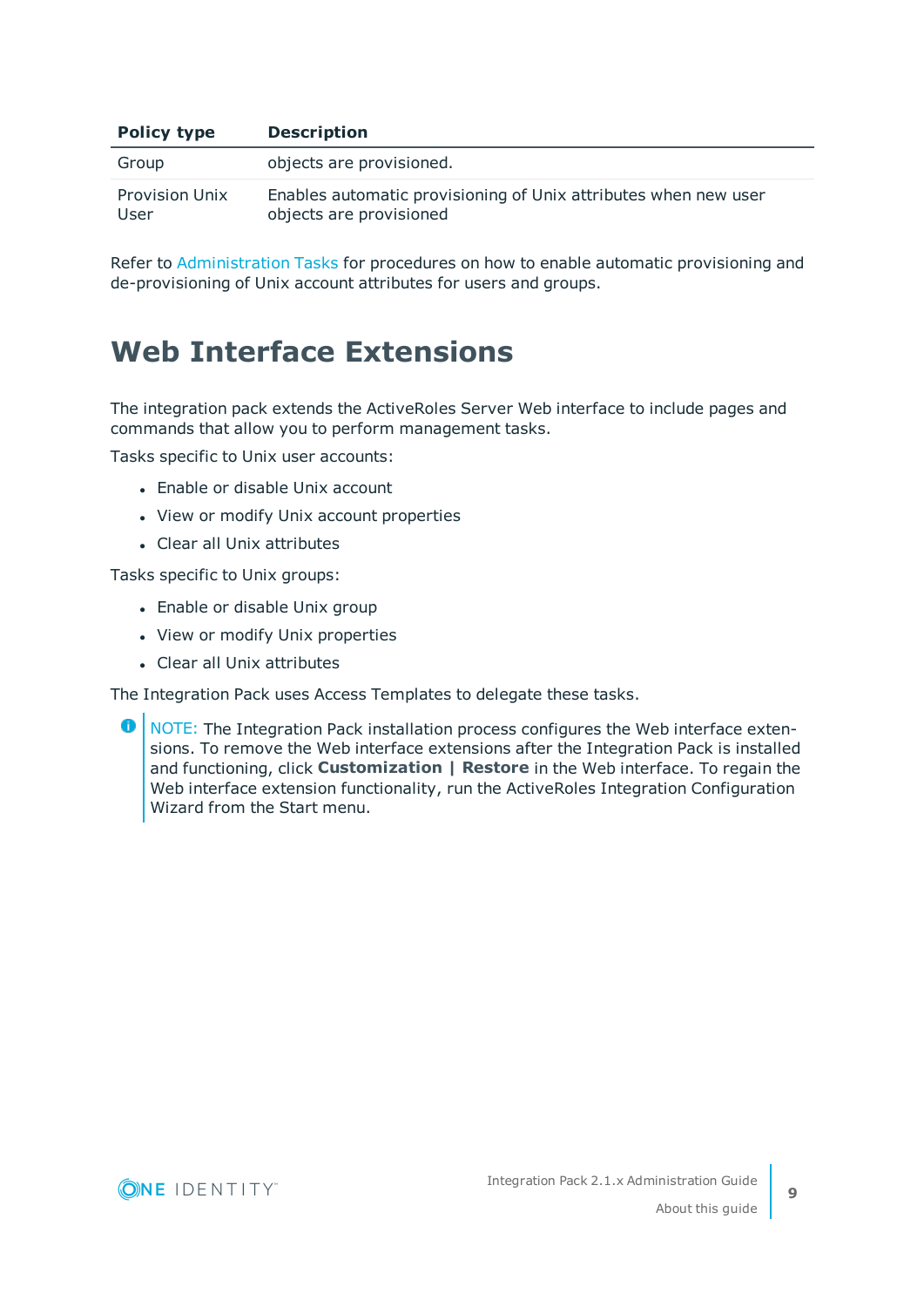# <span id="page-9-0"></span>**Deploying the Integration Pack**

The Integration Pack consists of a single Windows .msi installer. This installer checks that the necessary prerequisite software is installed on the local machine before it installs the Integration Pack.

There are two steps to deploying the Integration Pack:

- 1. Install the Integration Pack configuration modules and Web Interface extensions.
- <span id="page-9-1"></span>2. Configure ActiveRoles Server.

### **Installing the Integration Pack**

#### *To install the Authentication Services ActiveRoles Integration*

- 1. Click arsqas-2.1.x.msi file to start the InstallShield Wizard.
- 2. At the **Welcome** page, click **Next**.
- 3. At the **Licence Agreement** page, accept the terms in the license and click **Next**.
- 4. At the **Ready to Install** page, click **Install**.
- 5. When the InstallShield Wizard completes, leave the **Launch setup wizard** option selected and click **Finish**.

Wait while the ActiveRoles Integration Configuration Wizard starts.

- 6. Select the ActiveRoles Server web sites that you want to extend for Authentication Services and click **Continue**.
	- **O** NOTE: You can manage your ActiveRoles Server web sites using standard ActiveRoles Server functionality. From the **Start** menu, navigate to **All Programs | Quest Software | Authentication Services ActiveRoles Integration | ActiveRoles Integration Configuration Wizard** to start the wizard which will help you configure web sites including newly created web sites for the ActiveRoles Server web interface.

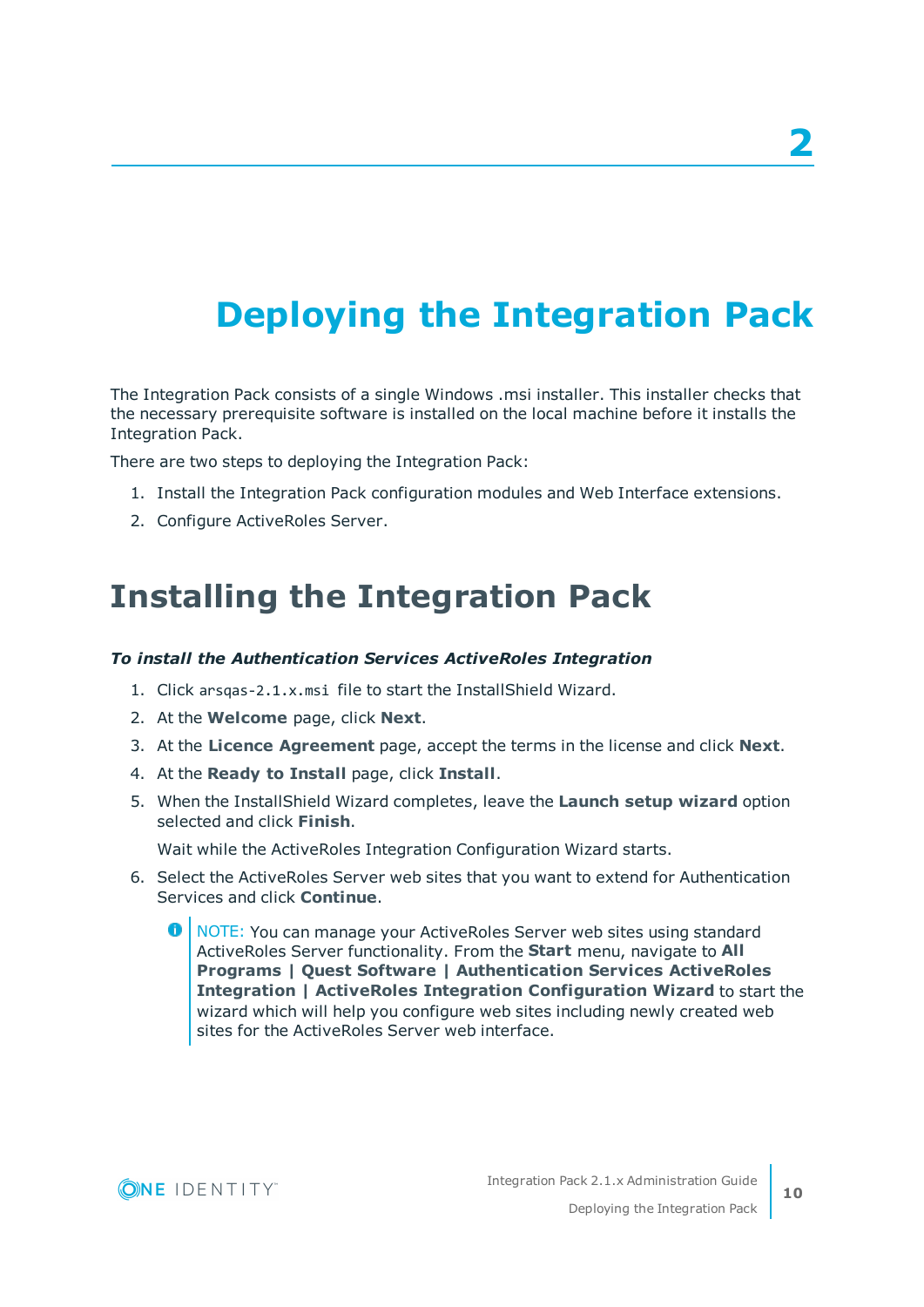**O** NOTE: Every time you create and configure a new web site for the ActiveRoles Server Web Interface, you must run the ActiveRoles Integration Configuration Wizard.

- 7. When the configuration setup wizard completes, click **Restart ActiveRoles Now**.
- 8. When it becomes active, click the **Close** button and wait for a minute while ActiveRoles Server loads the startup information.

**O** NOTE: Once the service restarts, wait a few minutes before you open the ActiveRoles Server console.

- 9. There are two ways to start the ActiveRoles Server Console:
	- a. From the **Start** menu, navigate to **All Programs | Quest Software | ActiveRoles Server | ActiveRoles Server Console**. -OR-
	- b. You can also access the ActiveRoles Server Console from the Authentication Services Control Center. Navigate to **Start | All Programs | Quest Software | Quest Authentication Services | Authentication Services Control Center**.

Once the console is open, look for the **Authentication Services Integration Pack v2.1.x** folder under these nodes:

- Access Templates
- Managed Units
- Policies | Administration
- Script Modules
- Server Configuration | Policy Types
- <span id="page-10-0"></span>• Applications

### **Upgrading the Integration Pack**

The Integration pack is not meant to be upgraded. Each version of the Integration Pack installs its policy objects, access templates, scripts and managed units into a version-specific container to isolate the data objects for each version. However, the Integration Pack shares Web interface modifications between all versions. For this reason, One Identity recommends that you uninstall the previous version before installing the new version.

When upgrading from one version of the Integration Pack to another, any customizations to Integration Pack data objects will be lost. To preserve Integration Pack customizations, One Identity recommends that you backup the modified objects before you uninstall the previous version. That is, copy or move the Access Templates, Policy Objects, Script Modules, or Virtual Attributes created by the old version of the Authentication Services Support Pack for ActiveRoles Server Web Interface to a new location using ActiveRoles

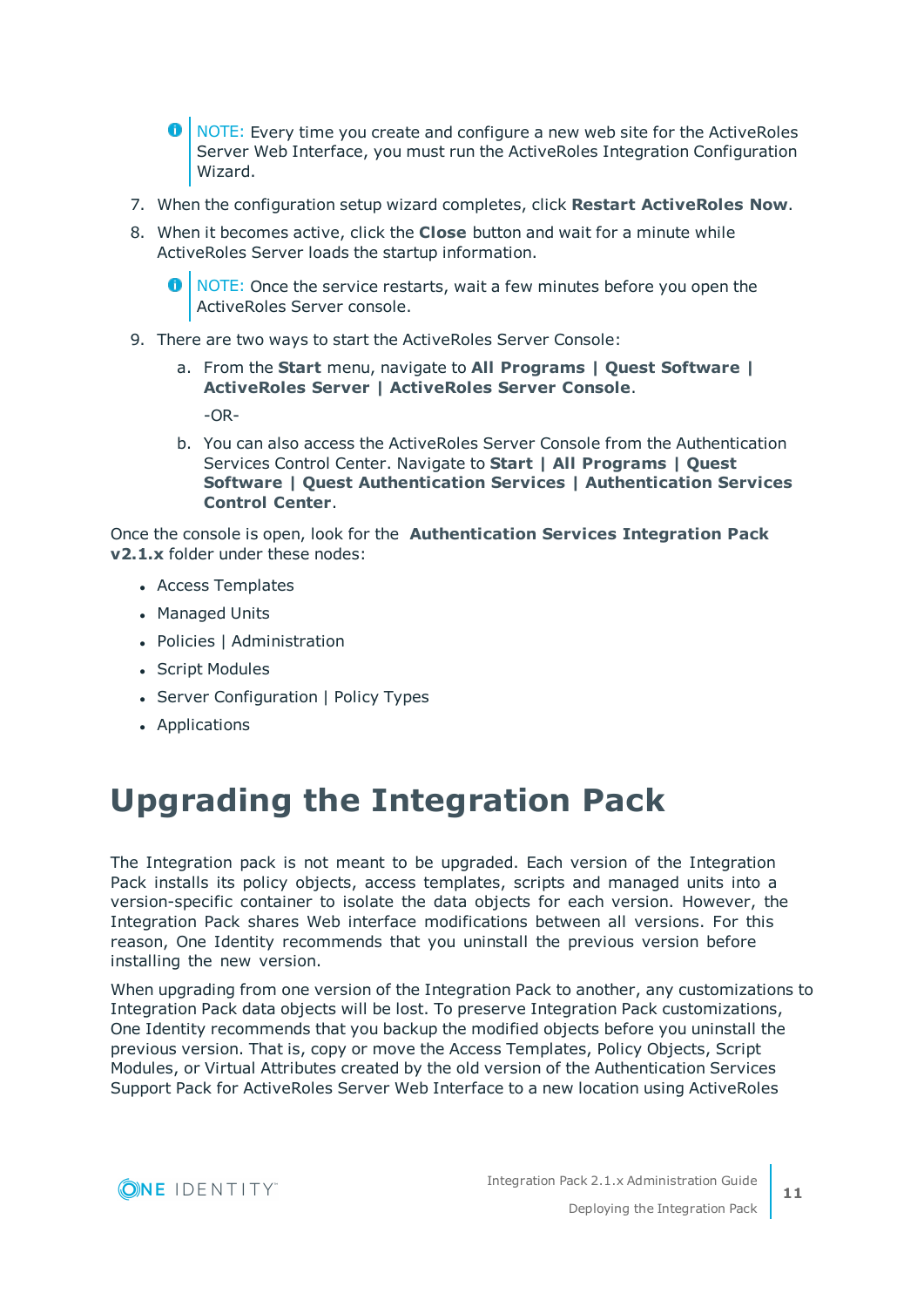Server management console. These objects are located in the ActiveRoles Server configuration container.

### <span id="page-11-0"></span>**Uninstalling**

#### *To uninstall the Authentication Services ActiveRoles Integration*

- 1. Navigate to the **Control Panel | Programs | Programs and Features**.
- 2. Right-click **Authentication Services ActiveRoles Integration** and choose **uninstall**.
- 3. Click **Yes** on the Programs and Features dialog to confirm your decision.
- 4. When prompted,
	- a. Click **Yes** to remove the ActiveRoles Server configuration.
		- This removes the server and Web interface extensions from ActiveRoles Server.
	- b. Click **No** to uninstall the Integration Pack but retain the ActiveRoles Server configuration.

This leaves the ActiveRoles Server integration extensions in the console.

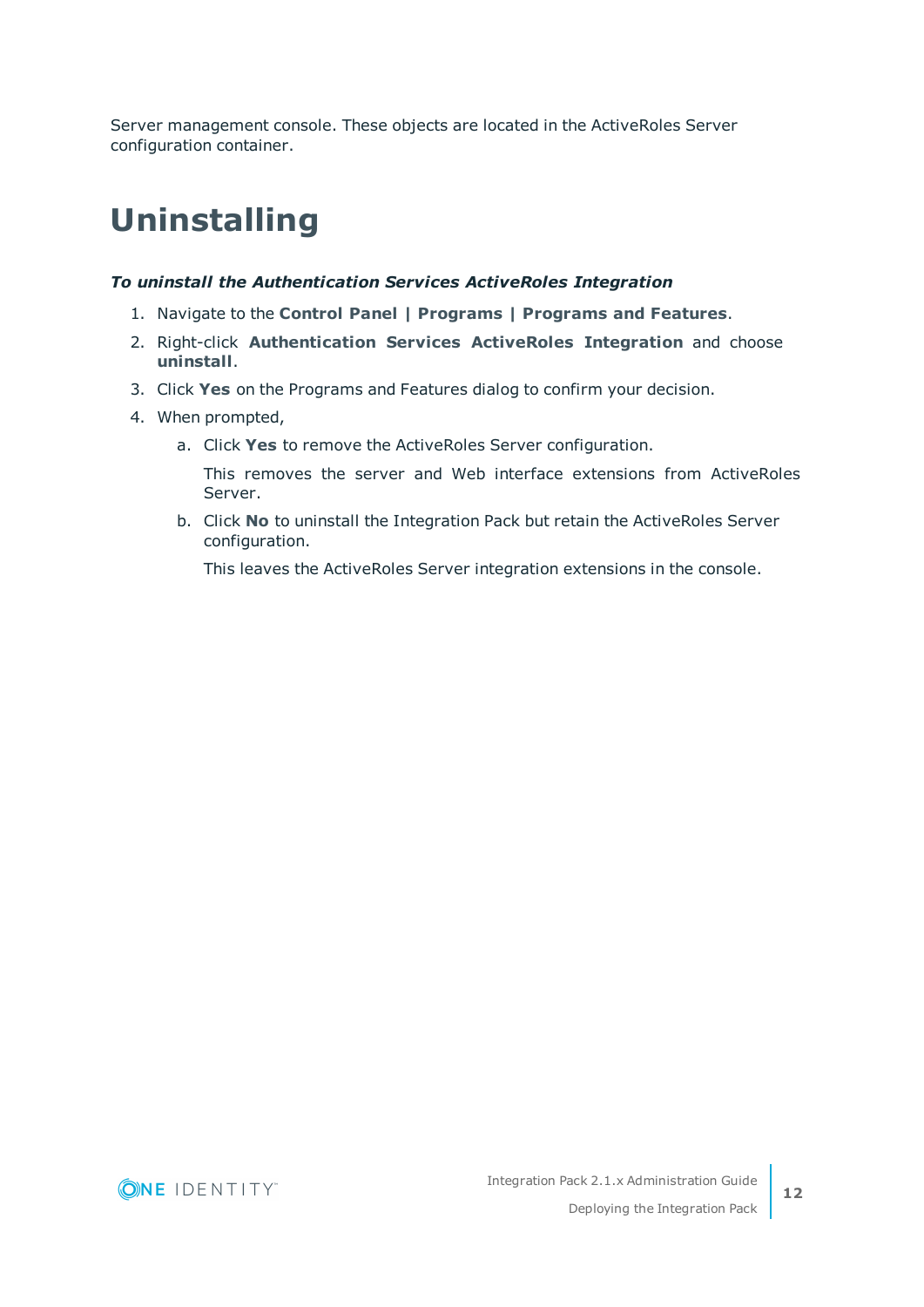# **Administration Tasks**

<span id="page-12-0"></span>The Integration Pack enables you to automate the provisioning and de-provisioning of UNIX account attributes. You can also delegate rights to manage Unix accounts that reside in Active Directory. Managed Units allow you to locate the Unix users and groups in your ActiveRoles Server managed environment. This chapter explains how to accomplish these tasks with the Integration Pack.

#### *To access the ActiveRoles Server Console*

1. From the **Start** menu, navigate to **Program Files | Quest Software | ActiveRoles Server | ActiveRoles Server Console**.

#### <span id="page-12-1"></span>**Provisioning Unix Users**

You can automatically Unix-enable users that are provisioned in ActiveRoles Server.

#### *To automatically Unix-enable users*

- 1. From the ActiveRoles Server Console, navigate to **Configuration | Policies | Administration**.
- 2. From the **Action** menu, select **New | Provisioning Policy**.
- 3. When the **New Provisioning Policy Object Wizard** starts, click **Next**.
- 4. On the **Name and Description** page, enter Unix-enable new users in the **Name** box and click **Next**.
- 5. On the **Policy to Configure** page, locate the Authentication Services Integration Pack and select the **Provision Unix User** policy type and click **Next**.
- 6. On the **Policy Parameters** page, select the **AutoUnixEnable** parameter and click **Edit**.
- 7. On the **Edit Parameter** page, open the **Value:** drop-down menu, select **True** and click **OK**.
- 8. On the **Policy Parameters** page, click **Next**.
- 9. On the **Enforce Policy** page, click the **Add** button.

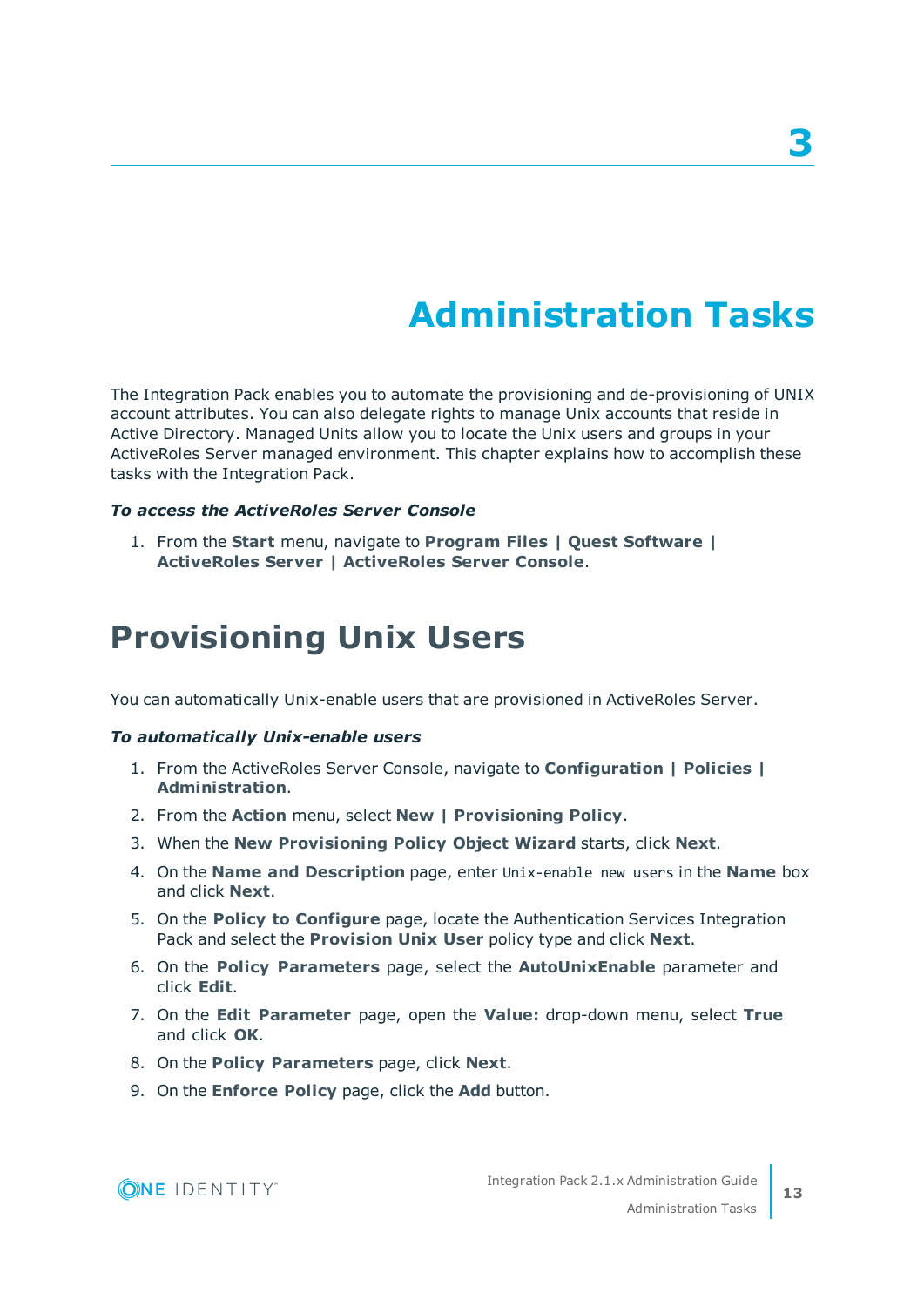- 10. On the **Select Objects** page, click **Browse**, select **Active Directory** (to apply this policy to all new Active Directory users), and click **OK**.
- 11. On the **Select Objects** page, select the **Active Directory** item at the top of the list, click **Add** and then click **OK**.
- 12. On the **Enforce Policy** page, click **Next**.
- 13. Click **Finish** to create the new policy object.
- 14. On the ActiveRoles Server dialog, click **OK** to return to the ActiveRoles Server Console.

When you provision a new user account, the Integration Pack automatically Unixenables that account. That is, it populates the user's Unix attributes.

### <span id="page-13-0"></span>**Deleting Policy Objects**

#### *To delete policy objects*

- 1. From the ActiveRoles Server Console, navigate to **Configuration | Policies | Administration**.
- 2. Right-click a Policy Object and choose **Policy Scope**. This displays the links in which the Policy Object occurs.
- 3. Select the link, click **Remove**, **Yes**, **OK**, and then **OK** again. This deletes the links to the policy object.
- 4. Right-click the policy object and click **Delete**.
- <span id="page-13-1"></span>5. Click **Yes** to confirm your decision.

### **De-provisioning Unix Users**

You can automatically disable Unix accounts when users are de-provisioned in ActiveRoles Server.

#### *To de-provision Unix users*

- 1. From the ActiveRoles Server Console, navigate to **Configuration | Policies | Administration**.
- 2. From the **Action** menu, select **New | Deprovisioning Policy**.
- 3. When the New Deprovisioning Policy Object Wizard starts, click **Next**.
- 4. On the **Name and Description** page, enter *Disable Unix accounts for deprovisioned users* in the **Name** box and click **Next**.
- 5. On the **Policy to Configure** page, locate the Authentication Services Integration Pack and select the **Deprovision Unix User** policy type and click **Next**.

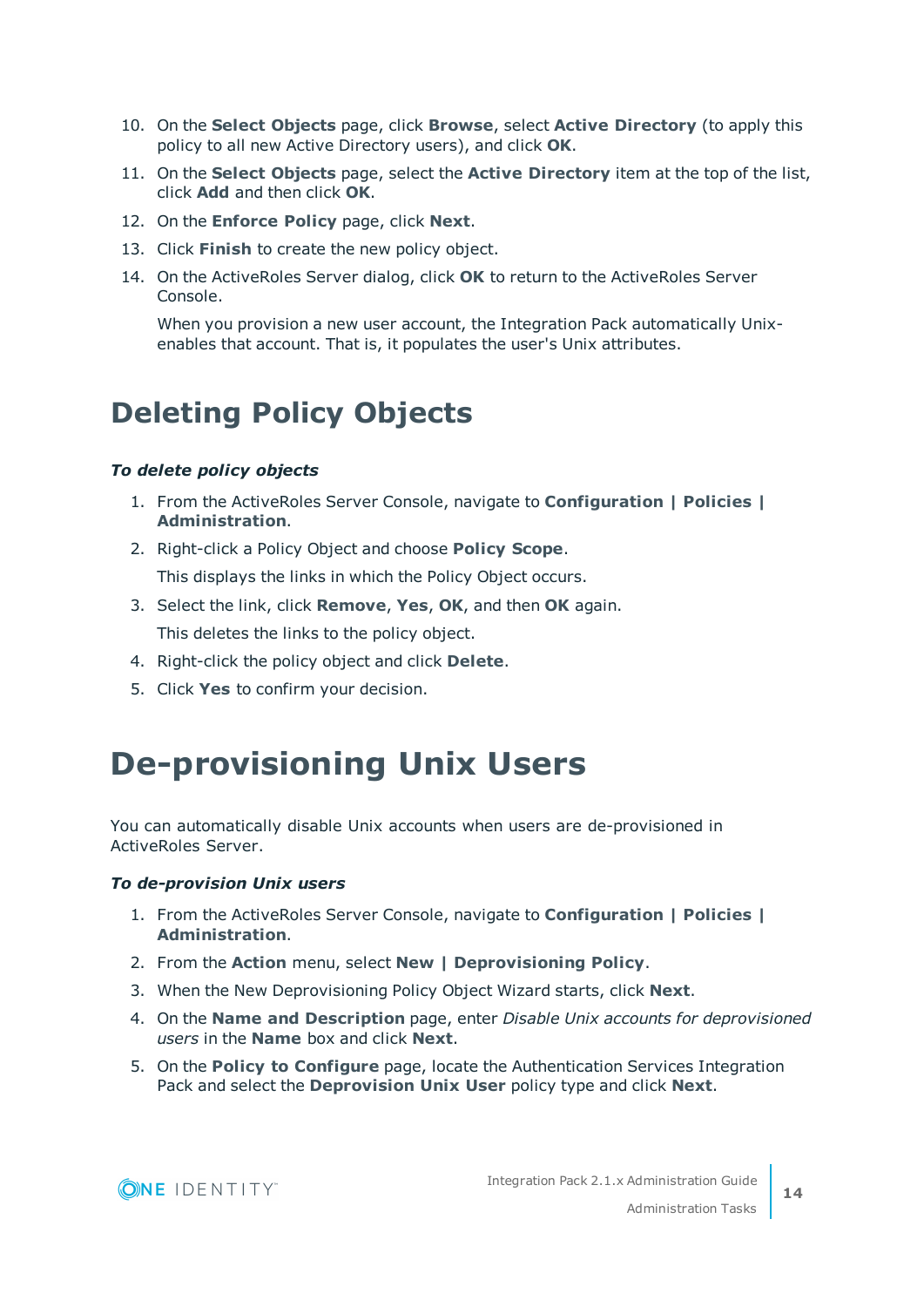- 6. On the **Policy Parameters** page, select the **UnixDisable** parameter and click **Edit**.
- 7. On the **Edit Parameter** page, open the **Value:** drop-down menu, select **True** and click **OK**.
- 8. On the **Policy Parameters** page, select the **PrimaryGidNumber** parameter and click **Edit**.
- 9. On the **Edit Parameter** page, specify an integer value for the Primary GID number and click **OK**.
- 10. On the **Policy Parameters** page, click **Next**.
- 11. On the **Enforce Policy** page, click the **Add** button.
- 12. On the **Select Objects** page, click **Browse**, select **Active Directory** (to apply this policy to all new users), and click **OK**.
- 13. On the **Select Objects** page, select the **Active Directory** item at the top of the list, click **Add** and then click **OK**.
- 14. On the **Enforce Policy** page, click **Next**.
- 15. Click **Finish** to create the new policy object and close the wizard.

When you de-provision a user account, the Integration Pack automatically disables the user's Unix attributes.

### <span id="page-14-0"></span>**Provisioning Unix Groups**

#### *To automatically Unix-enable groups*

- 1. From the ActiveRoles Server Console, navigate to **Configuration | Policies | Administration**.
- 2. From the **Action** menu, select **New | Provisioning Policy**.
- 3. When the New Provisioning Policy Object Wizard starts, click **Next**.
- 4. On the **Name and Description** page, enter *Unix-enable new groups* in the **Name** box and click **Next**.
- 5. On the **Policy to Configure** page, locate the Authentication Services Integration Pack and select the **Provision Unix Group** policy type and click **Next**.
- 6. On the **Policy Parameters** page, select the **AutoUnixEnable** parameter and click **Edit**.
- 7. On the **Edit Parameter** page, open the **Value:** drop-down menu, select **True** and click **OK**.
- 8. On the **Policy Parameters** page, click **Next**.
- 9. On the **Enforce Policy** page, click the **Add** button.
- 10. On the **Select Objects** page, click **Browse**, select **Active Directory** (to apply this policy to all new Active Directory groups), and click **OK**.

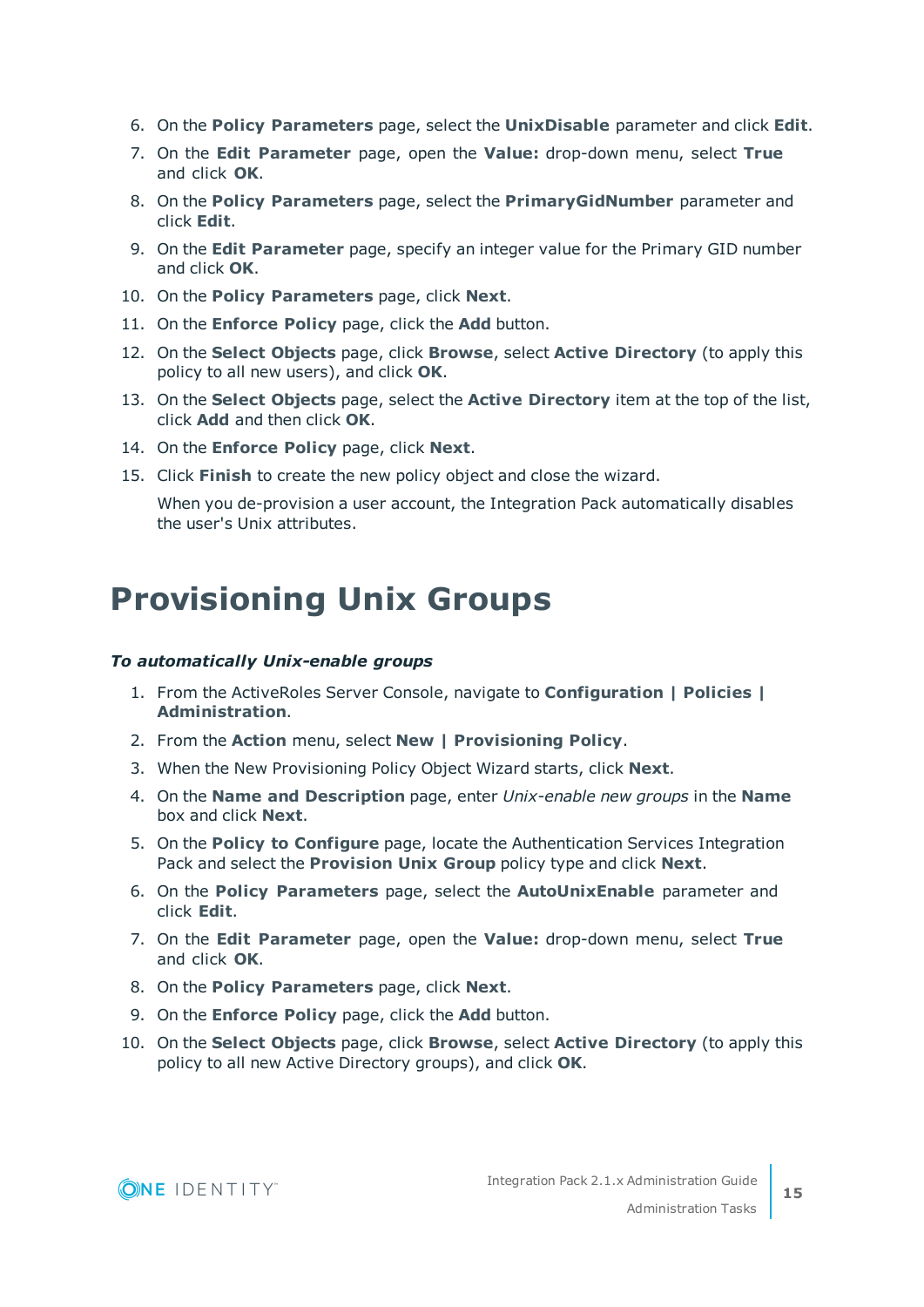- 11. On the **Select Objects** page, select the **Active Directory** item at the top of the list, click **Add** and then click **OK**.
- 12. On the **Enforce Policy** page, click **Next**.
- 13. Click **Finish** to create the new policy object.
- 14. On the ActiveRoles Server dialog, click **OK** to return to the ActiveRoles Server Console.

When you provision a new group account, the Integration Pack automatically Unixenables the users associated with that account. That is, it populates the user's Unix attributes.

### <span id="page-15-0"></span>**De-provisioning Groups**

You can automatically disable Unix accounts when groups are de-provisioned in ActiveRoles Server.

#### *To de-provision Unix groups*

- 1. From the ActiveRoles Server Console, navigate to **Configuration | Policies | Administration**.
- 2. From the **Action** menu, select **New | Deprovisioning Policy**.
- 3. When the New Deprovisioning Policy Object Wizard starts, click **Next**.
- 4. On the **Name and Description** page, enter *Disable Unix accounts for deprovisioned groups* in the Name box and click **Next**.
- 5. On the **Policy to Configure** page, locate the Authentication Services Integration Pack and select the **Deprovision Unix Group** policy type and click **Next**.
- 6. On the **Policy Parameters** page, select the **UnixDisable** parameter and click **Edit**.
- 7. On the **Edit Parameter** page, open the Value: drop-down menu, select **True** and click **OK**.
- 8. On the **Policy Parameters** page, click **Next**.
- 9. On the **Enforce Policy** page, click the **Add** button.
- 10. On the **Select Objects** page, click **Browse**, select **Active Directory** (to apply this policy to all new groups), and then click **OK**.
- 11. On the **Select Objects** page, select the **Active Directory** item at the top of the list, click **Add** and click **OK**.
- 12. On the **Enforce Policy** page, click **Next**.
- 13. Click **Finish** to create the new policy object and close the wizard.

When you de-provision a group account, the Integration Pack automatically clears the group's Unix attributes rendering it Unix-disabled.

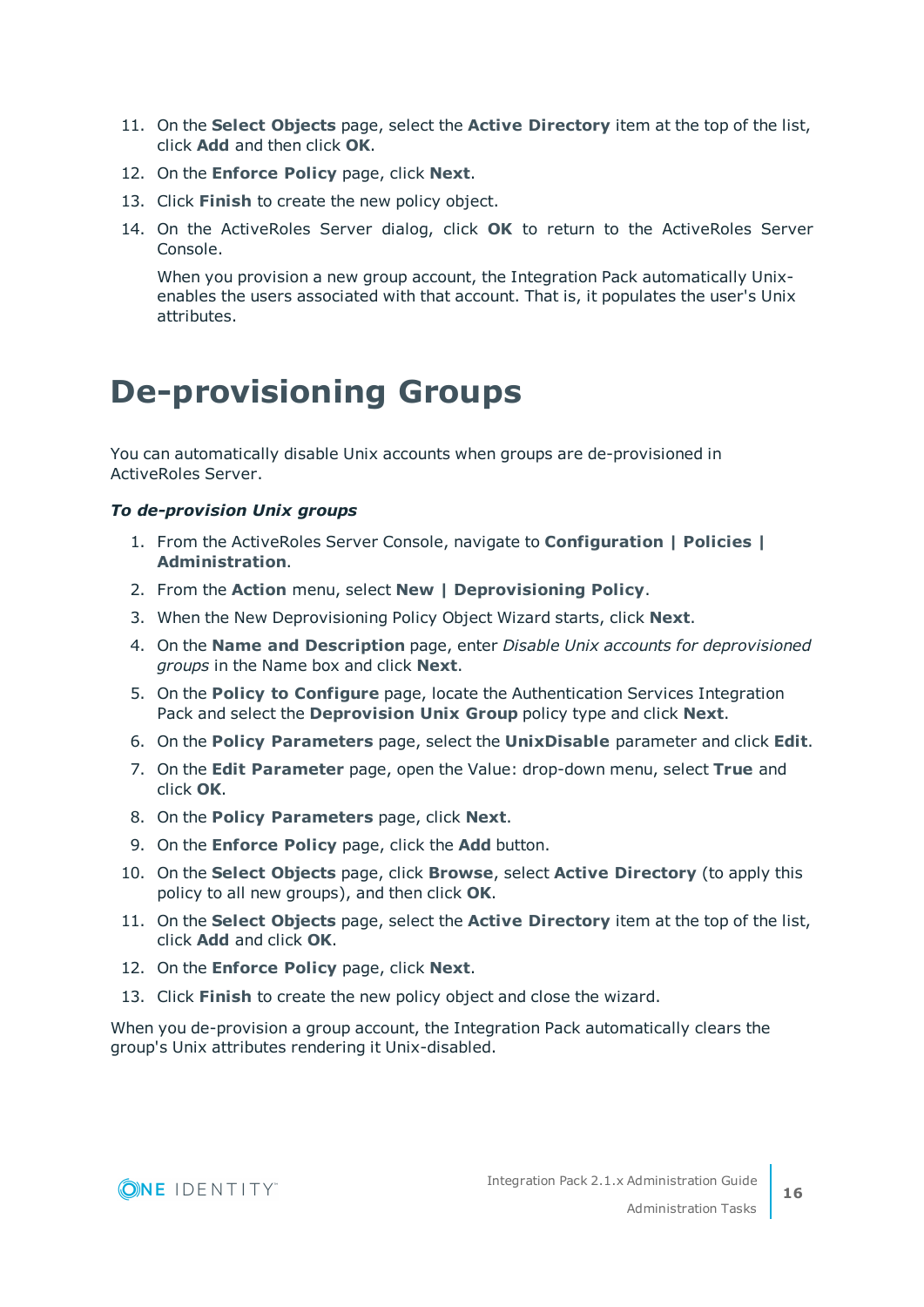## <span id="page-16-0"></span>**Delegating Rights to Manage Unix Objects**

Use Access Templates to grant permissions to users and groups. When you add a user to an Access Template, you add all the attributes and permissions of that template to that user. When you apply Access Templates to a folder, you configure the permission settings to propagate from the folder to its child objects, down the directory structure.

You implement a delegation scheme by applying Access Templates included with the Integration Pack. For example, to delegate all Unix-related management tasks on Windows user accounts, link the **Users - Modify All Unix Properties** Access Template to a certain organizational unit and select the appropriate group as **Trustee**. As a result, any member of that group is authorized to perform the tasks on any user account held in that organizational unit.

#### *To delegate rights to manage Unix objects*

- 1. From the ActiveRoles Server Console, navigate to **Active Directory**.
- 2. From the **Action** menu, choose **Delegate Control**
- 3. On the **Access Template links** page, click **Add**.
- 4. When the Delegation of Control Wizard starts, click **Next**.

The Delegation of Control Wizards helps you delegate control of directory objects. Grant permission to manage users, groups, computers, organizational units, and other objects administered with ActiveRoles Server.

- 5. On the **Users or Groups** page, click **Add**
- 6. On the **Select Objects** page, click the link to display the objects.
- 7. Select objects, click **Add** and then **OK**.
- 8. On the **Users or Groups** page, click **Next**.
- 9. On the **Access Templates** page, expand **Authentication Services Integration v2.x** and select **Group** or **User** or both and click **Next**.
- 10. On the **Inheritance Options** page, specify whether you want child objects to inherit the permission settings from the selected Access Templates and click **Next**.
- 11. On the **Permissions Propagation** page, leave the **Propagate permissions to Active Directory** option unselected and click **Next**.
- 12. On the "Complete" page, click **Finish** if you are satisfied with the delegation of control.
- 13. On the **Access Template links** page, click **OK** to return to the console

Users or groups with delegated rights to manage Unix objects can enable, disable, or change Unix attributes on users and groups in either the ActiveRoles Server Console or the Web interface.

**O** NOTE: Each delegated user must have read access to the application configuration.

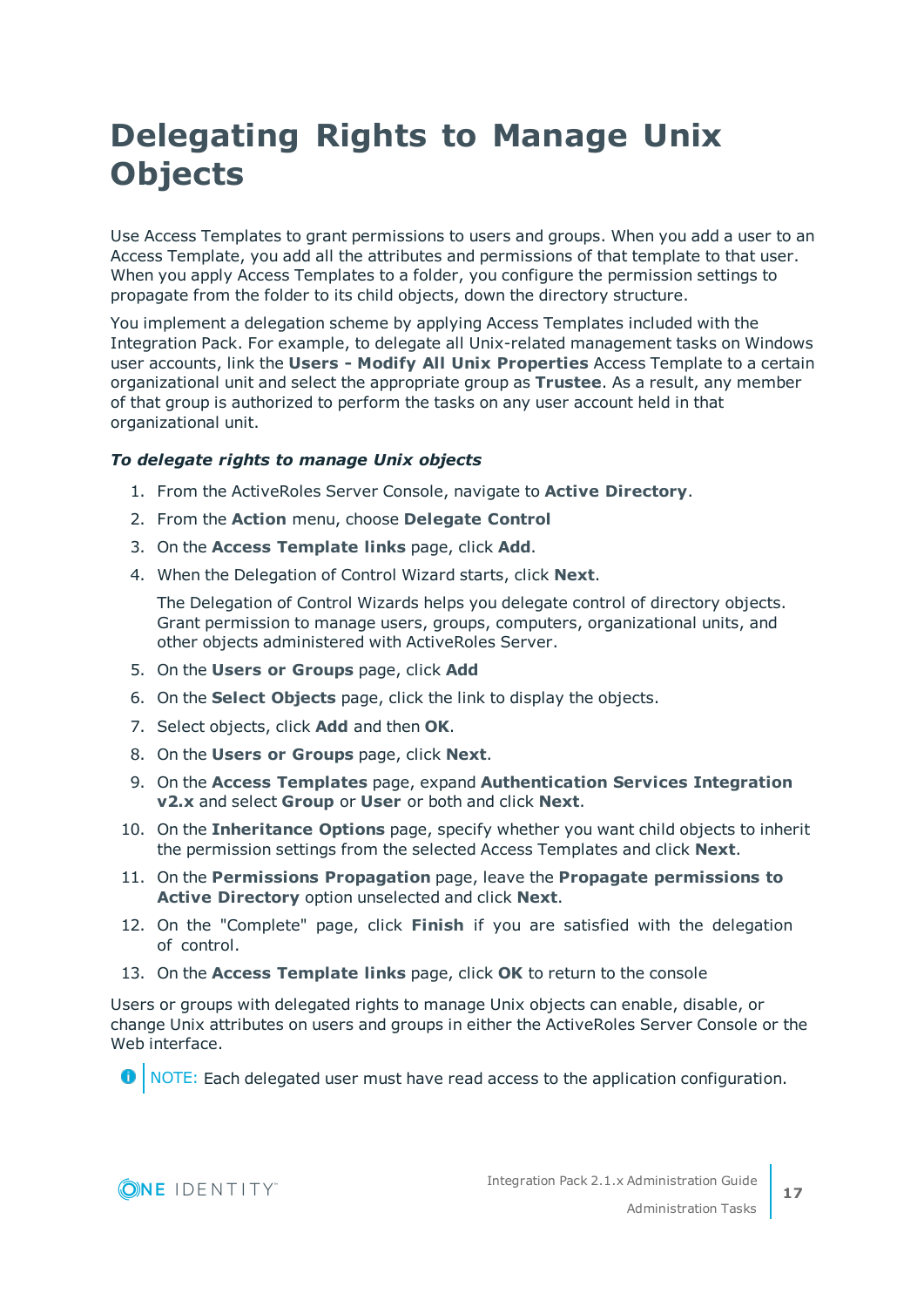# <span id="page-17-0"></span>**Locating Unix Objects**

Managed Units allow you to locate the Unix users and groups in your ActiveRoles Server managed environment.

#### *To locate Unix objects*

- 1. From the ActiveRoles Server Console, navigate to **Configuration | Managed Units | Authentication Services Integration v2.x**.
- 2. Right-click either **Unix-enabled Groups** or **Unix-enabled Users** and choose **Find...**.
- 3. You use standard ActiveRoles Server functionality to search for objects of different types. For details on using the Find Users, Contacts, and Group dialog, open the **Help** menu, choose **Help Topics**, and open the **Finding Objects** topic.

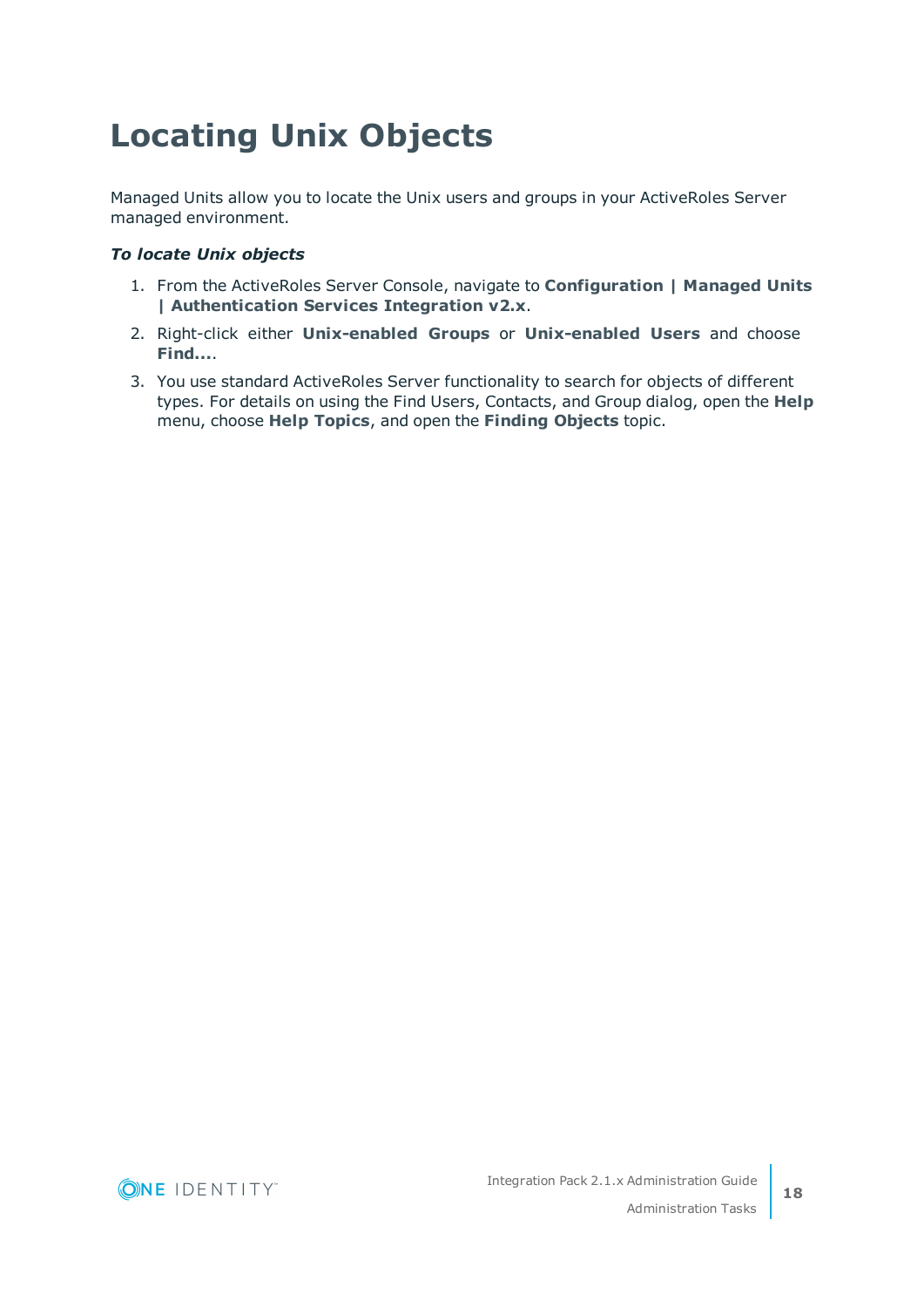# <span id="page-18-0"></span>**Using the Web Interface Extensions**

Authentication Services provides Microsoft Management Console (MMC) extensions that support the ActiveRoles Server web interface allowing you to:

- Enable, disable, or clear the Unix properties for a Windows user account
- View or modify Unix-related properties of a Windows user account
- Enable or clear the Unix group properties for a Windows group
- View or modify Unix-related properties of a Windows group

<span id="page-18-1"></span>After you install the Integration Pack, you must publish the Web interface extensions.

### **Configure New Web Sites for the Web Interface**

Every time you create and configure a new Web site for the ActiveRoles Server Web Interface, you must run the ActiveRoles Integration Configuration Wizard.

#### *To configure new Web sites for the Web interface*

- 1. From the **Start** menu, navigate to **All Programs | Quest Software | Authentication Service ActiveRoles Integration | ActiveRoles Integration Configuration Wizard** to start a wizard that will help you configure newly created Web sites for the ActiveRoles Server Web interface.
- 2. When the configuration setup wizard completes, click **Restart ActiveRoles Now**.
- 3. When it becomes active, click the **Close** button and wait for a minute while ActiveRoles Server loads the startup information.
- **O** NOTE: Once the service restarts, wait a few minutes before you open the ActiveRoles Server console.



**4**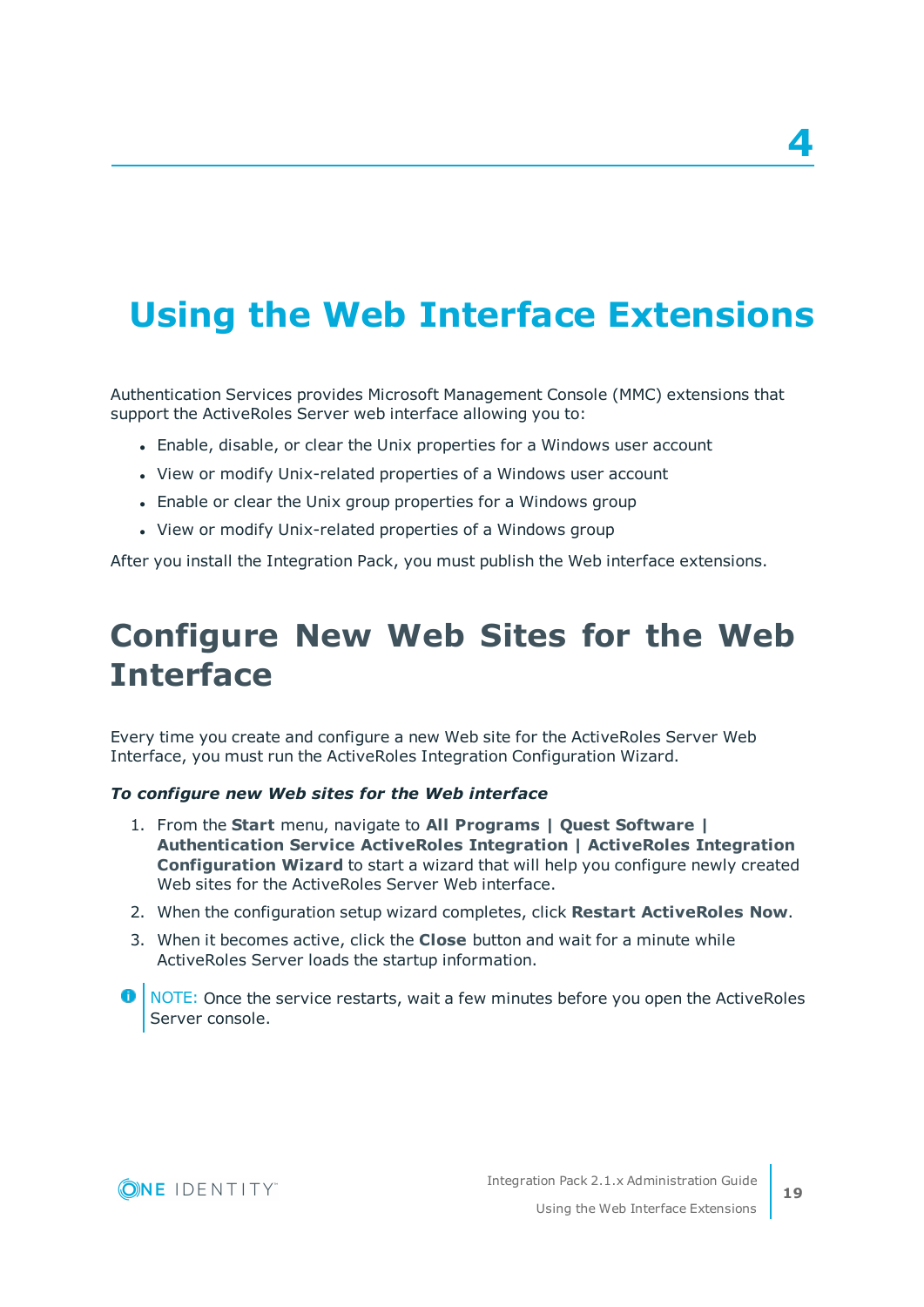### <span id="page-19-0"></span>**Publish Web Interface Extensions**

Installing and then publishing the Web interface extensions adds a number of pages and commands to the ActiveRoles Server Web interface, enabling the management of Unixspecific information in Active Directory.

These pages and commands include:

• Unix Properties on User Account.

View or modify Unix-related properties of a Windows user account.

• Unix Properties on Group.

View or modify Unix-related properties of a Windows group.

#### *To publish Web interface extensions*

1. Start the ActiveRoles Server Web interface in Windows Internet Explorer.

**O** NOTE: The PROD.NAME only works with Internet Explorer.

- a. Start Internet Explorer.
- b. Navigate to the following URL:

http://<IP Address>/ARServerAdmin

- c. At the login screen, enter your user name and password.
- 2. From the **Customization** menu on the main page of the ActiveRoles Server Web Interface, choose the **Reload** option.
	- NOTE: If you do not see the **Customization** link on the ActiveRoles Server Web interface on Windows 2008 R2, run the browser with elevated privileges.

### <span id="page-19-1"></span>**Unix-Enable a User**

You can manage the Unix-specific information for a Windows user account from the ActiveRoles Server web interface.

#### *To Unix-enable a user*

- 1. Click the **Directory Management** link on the home page of the ActiveRoles Server.
- 2. From the ActiveRoles Server directory tree, navigate to **Active Directory** and select the **Users** folder under your managed domain.
- 3. In the details pane, click a user name link.
- 4. From the drop-down menu, select **Unix Properties**.
- 5. On the **Unix Account** tab, select the **Unix Enabled** option.

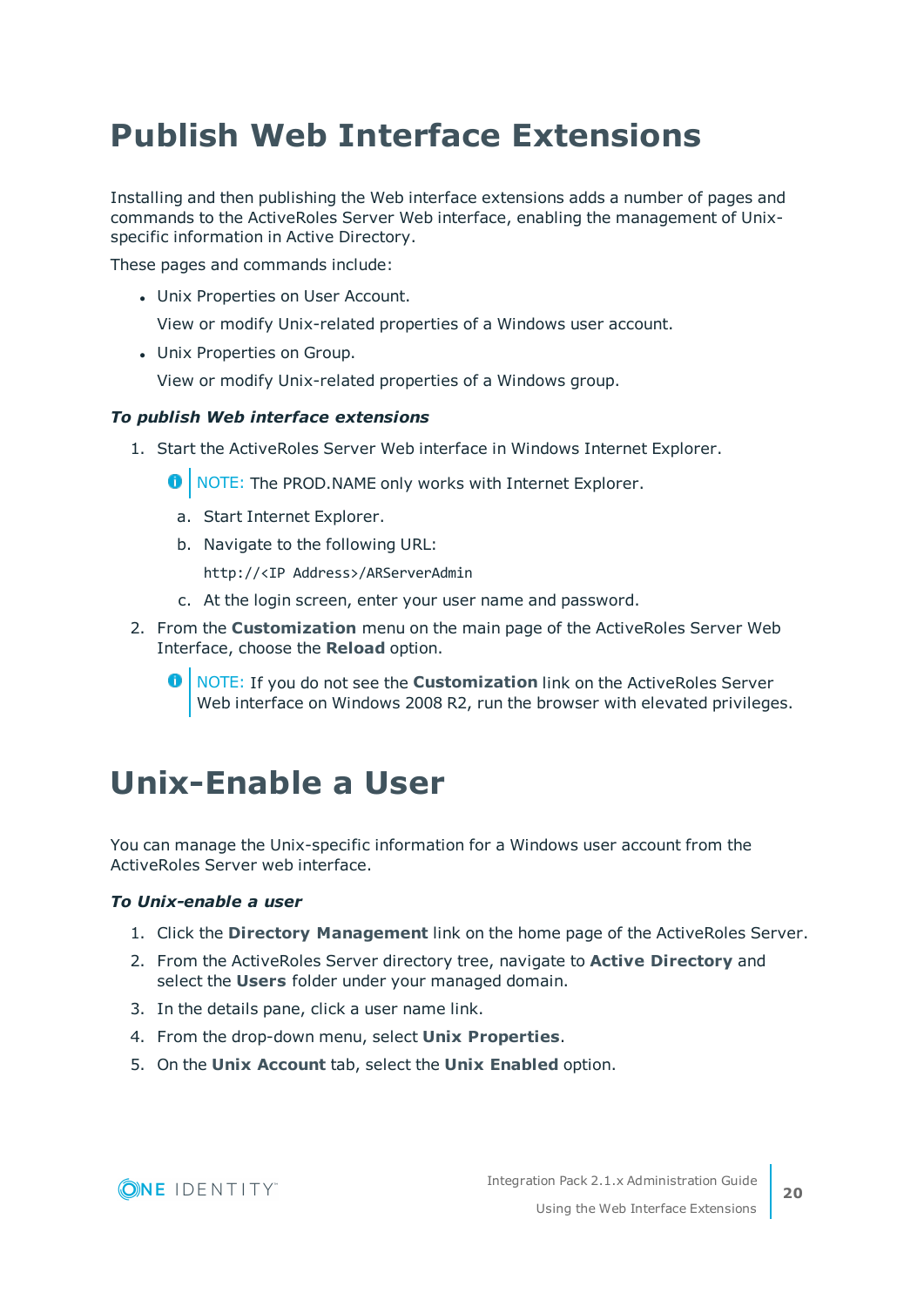6. Modify any of the Unix-related properties.

The *UID Number* is the unique identifier for a Unix user. Ideally, each Windows user is assigned a unique UID number. By default the Integration Pack generates a unique ID automatically. If you change the User ID, the Integration Pack checks to ensure the specified value is unique among Unix-enabled users.

- 0 NOTE: The **Primary Group** box displays the Domain Name of the group corresponding to the Primary Group ID. You can click **Change** to browse Unixenabled groups to find the Primary Group by name.
- <span id="page-20-0"></span>7. Click **Save** to commit your changes.

### **Unix-Disable a User**

#### *To Unix-disable a user*

- 1. Click the **Directory Management** link on the home page of the ActiveRoles Server.
- 2. From the ActiveRoles Server directory tree, navigate to **Active Directory** and select the **Users** folder under your managed domain.
- 3. In the details pane, click a user name link.
- 4. From the drop-down menu, select **Unix Properties**.
- 5. On the **Unix Account** tab, deselect the **Unix Enabled** option.
- 6. Click **Save** to commit your changes.

<span id="page-20-1"></span>Unix-disabling a user changes his login shell to bin/false.

#### **Clear Unix Attributes**

After you Unix-disable a user, you may want to clear that user's Unix attributes.

#### *To clear Unix attributes*

- 1. Click the **Directory Management** link on the home page of the ActiveRoles Server.
- 2. From the ActiveRoles Server directory tree, navigate to **Active Directory** and select the **Users** folder under your managed domain.
- 3. In the details pane, click a user name link.
- 4. From the drop-down menu, select **Unix Properties**.
- 5. Clear the text of each Unix-related property and click **Save**.
- **O** NOTE: When you click **Save**, if there is a Unix property in any of the fields, the Integration Pack makes no changes to the user's Unix properties.

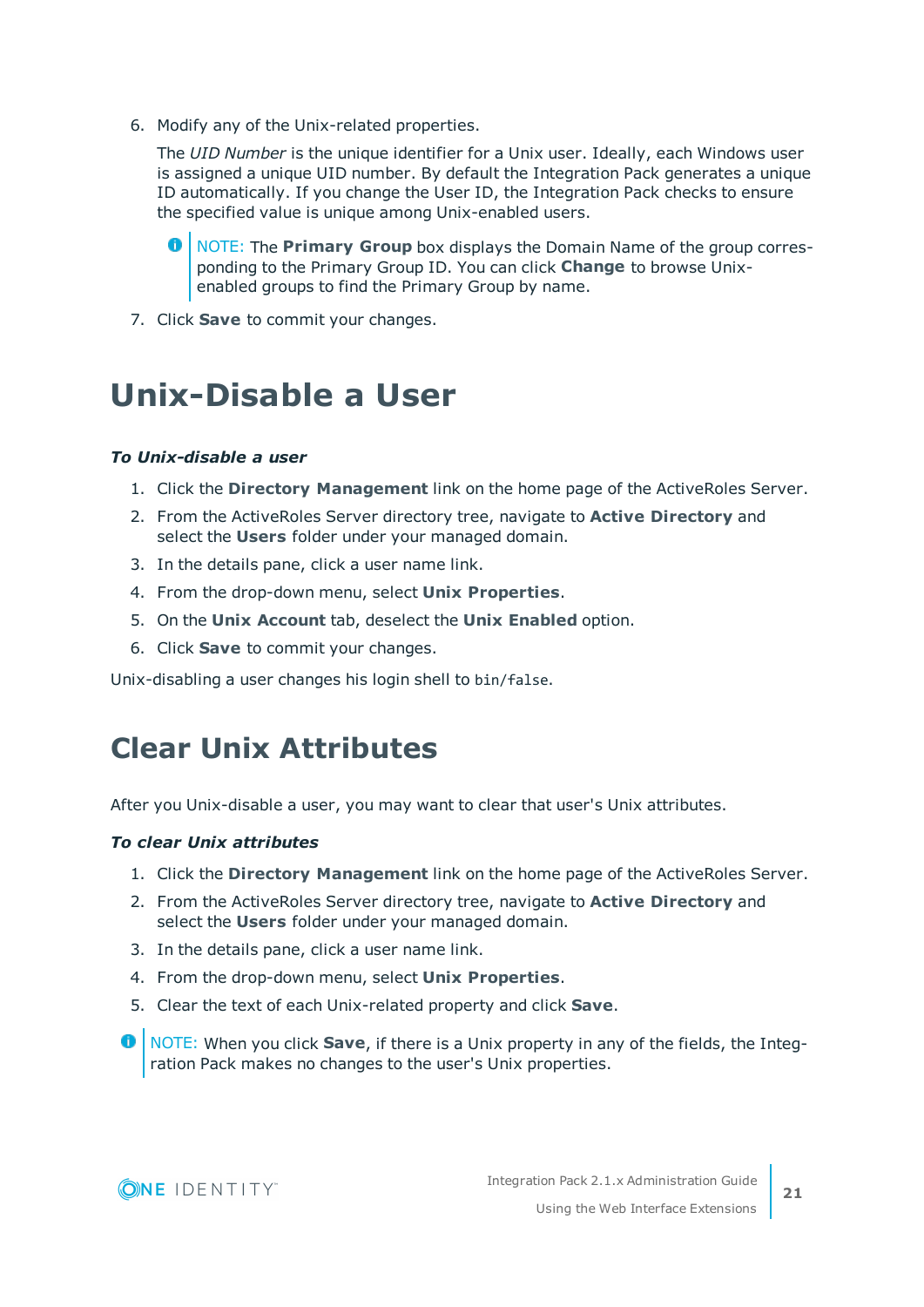# <span id="page-21-0"></span>**Unix-Enable a Group**

You can manage the Unix-specific information for a Windows user account from the ActiveRoles Server web interface.

#### *To Unix-enable a group*

- 1. Click the **Directory Management** link on the home page of the ActiveRoles Server.
- 2. From the ActiveRoles Server directory tree, navigate to **Active Directory** and select the **Users** folder under your managed domain.
- 3. In the details pane, click a group name link.
- 4. From the drop-down menu, select **Unix Properties**.
- 5. On the **Unix Account** tab, select the **Unix Enabled** option.
- 6. Modify any of the Unix-related properties.

The *GID Number* is the unique identifier for a Unix group. Ideally, each Windows group is assigned a unique Group ID number. By default the Integration Pack generates a unique ID automatically. If you change the GID Number, the Integration Pack checks to ensure the specified value is unique among Unix-enabled groups.

<span id="page-21-1"></span>7. Click **Save** to commit your changes.

### **Unix-Disable a Group**

#### *To Unix-disable a group*

- 1. Click the **Directory Management** link on the home page of the ActiveRoles Server.
- 2. From the ActiveRoles Server directory tree, navigate to **Active Directory** and select the **Users** folder under your managed domain.
- 3. In the details pane, click a group name link.
- 4. From the drop-down menu, select **Unix Properties**.
- 5. On the **Unix Account** tab, deselect the **Unix Enabled** option.
- 6. Click **Save** to commit your changes.

Unix-disabling a group clears the GID.



**22**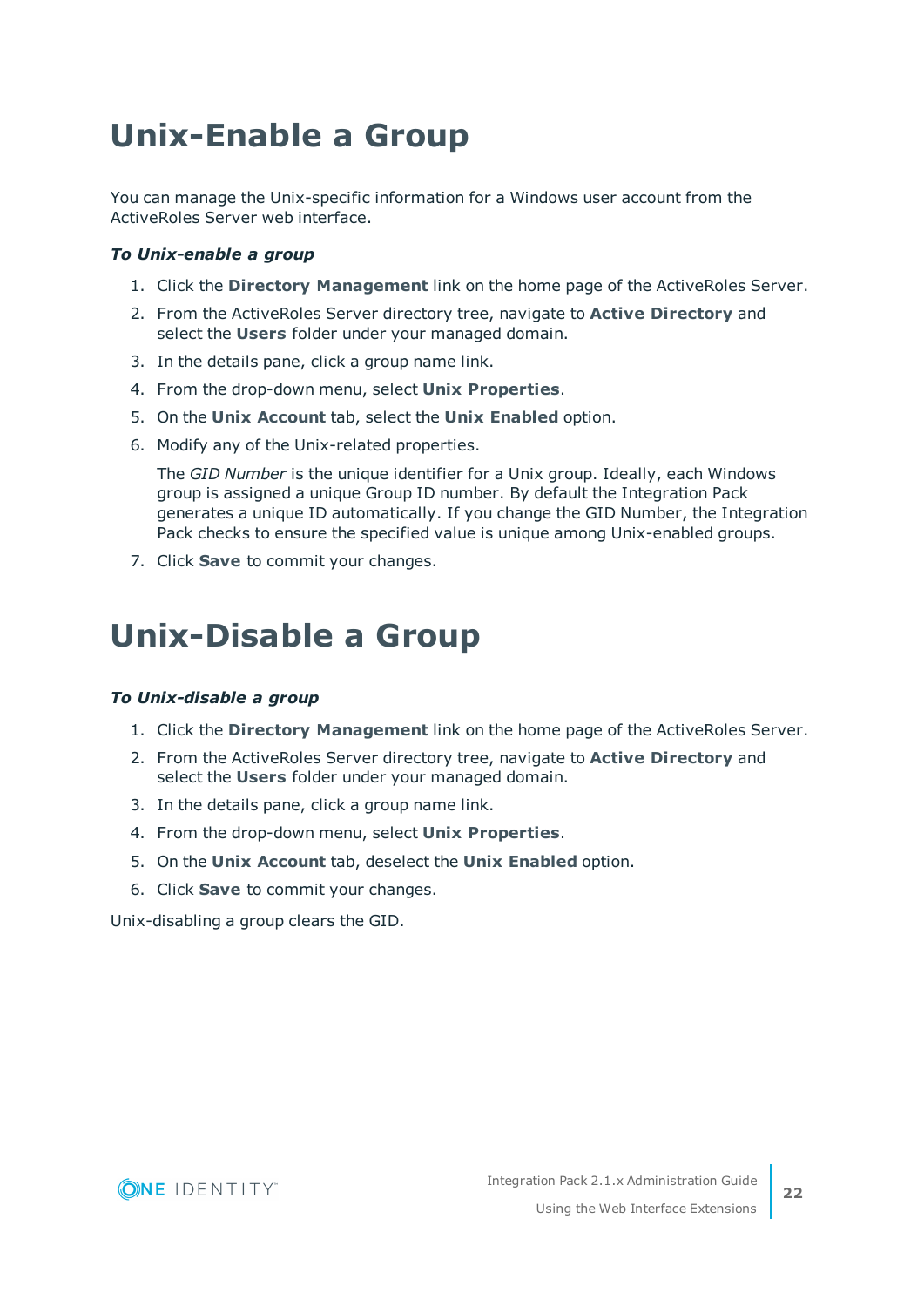# **Troubleshooting**

<span id="page-22-0"></span>To help you troubleshoot, One Identity recommends the following resolutions to some of the common problems you might encounter as you deploy and use the Authentication Services ActiveRoles Integration Pack .

### <span id="page-22-1"></span>**No Application Configuration Found for Authentication Services**

The Integration Pack must have an Authentication Services Application Configuration available for each managed forest. During the Authentication Services Integration Setup for ActiveRoles Server, if you do not have an application configuration in list of domains, the ActiveRoles Integration Configuration Wizard displays an error message that says, "No Application Configuration Found for Authentication Services".

#### *To make the Authentication Services Application Configuration available to the Integration Pack*

1. Using standard ActiveRoles Server functionality, add the Active Directory domain in which the Authentication Services Application Configuration resides to the list of domains managed by ActiveRoles Server.

-OR-

2. Delete the Authentication Services Application Configuration from its current location and re-create it in the domain where ActiveRoles Server resides.

## <span id="page-22-2"></span>**Unix Properties Menu Not Visible in Web Interface**

After installing the Integration Pack, whenever you select a user or group in the ActiveRoles Server Web interface, a new menu entry appears called **Unix Properties**. If

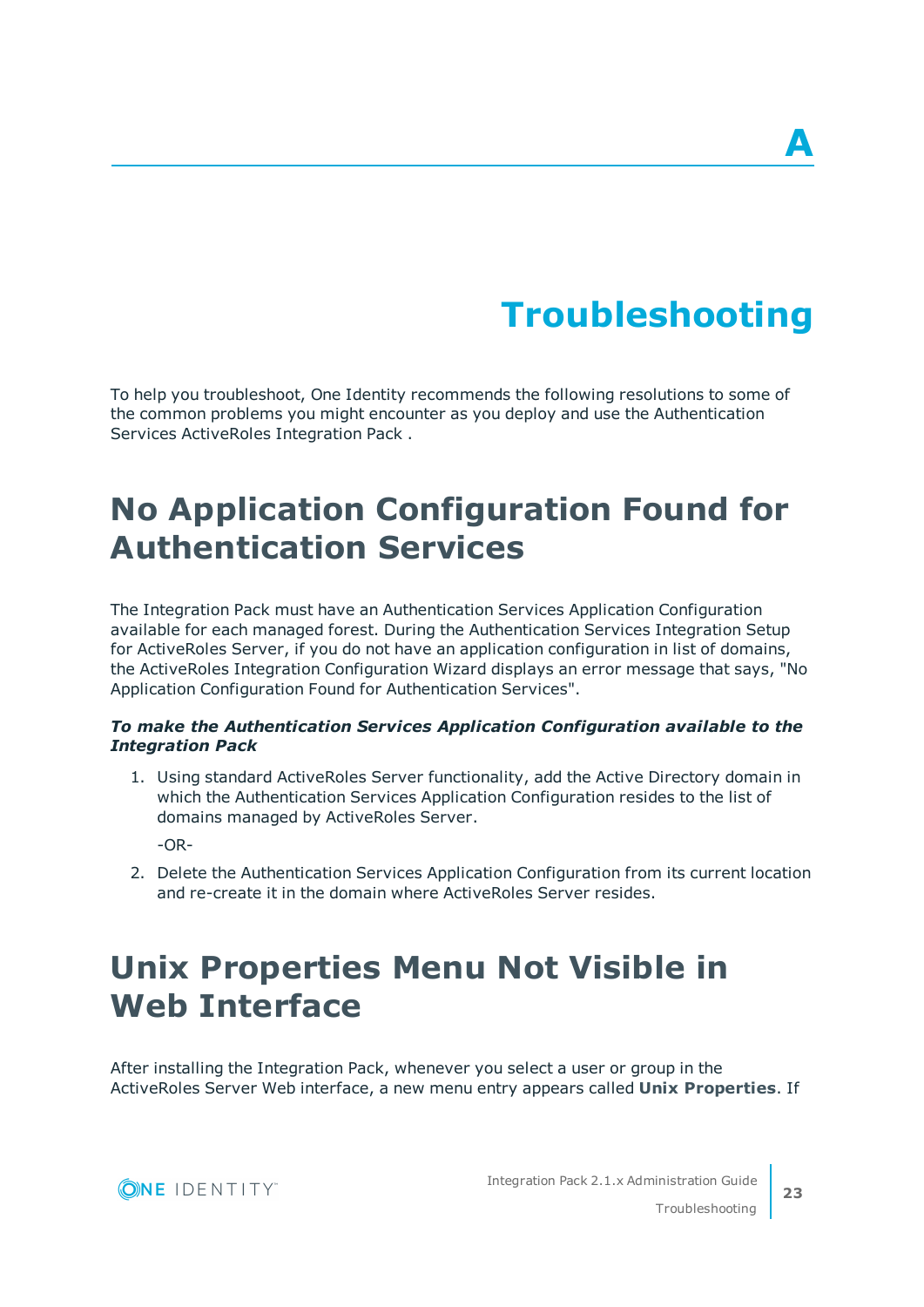you do not see this menu entry, ensure that you configured the web site for Authentication Services ActiveRoles Integration.

#### *To configured the web site for Authentication Services ActiveRoles Integration*

1. From the **Start** menu on the machine where the Integration Pack is installed, navigate to **All Programs | Quest Software | Authentication Services ActiveRoles Integration | ActiveRoles Integration Configuration Wizard** to start the wizard.

If you still do not see the Unix Properties extension

- 1. Start the ActiveRoles Server Web interface in Windows Internet Explorer.
- 2. From the **Customization** menu on the main page of the ActiveRoles Server Web Interface, choose the **Reload** option.

### <span id="page-23-0"></span>**The Customization Link is Not Available in Web Interface**

To see the **Customization** link on the ActiveRoles Server web interface on Windows 2008 R2, run the browser with elevated privileges.

### <span id="page-23-1"></span>**Web Interface Extension Changes Are Not Saved**

The Web interface extensions for the Integration Pack are based on ActiveRoles virtual attributes. This allows the Unix attributes to map to the correct LDAP attributes in Active Directory based on the Authentication Services configuration. However, if the virtual attribute maps to a read-only LDAP attribute then any changes to the virtual attribute will not be propagated to the directory. User and group objects from unmanaged domains are read-only.

### <span id="page-23-2"></span>**Restoring Integration Pack Web Interface Configuration**

To restore the Authentication Services ActiveRoles Integration extensions to the Web interface, run ActiveRoles Integration Configuration Wizard from the **Start** menu on the ActiveRoles Server. This tool allows you to re-configure the Web interface extensions.

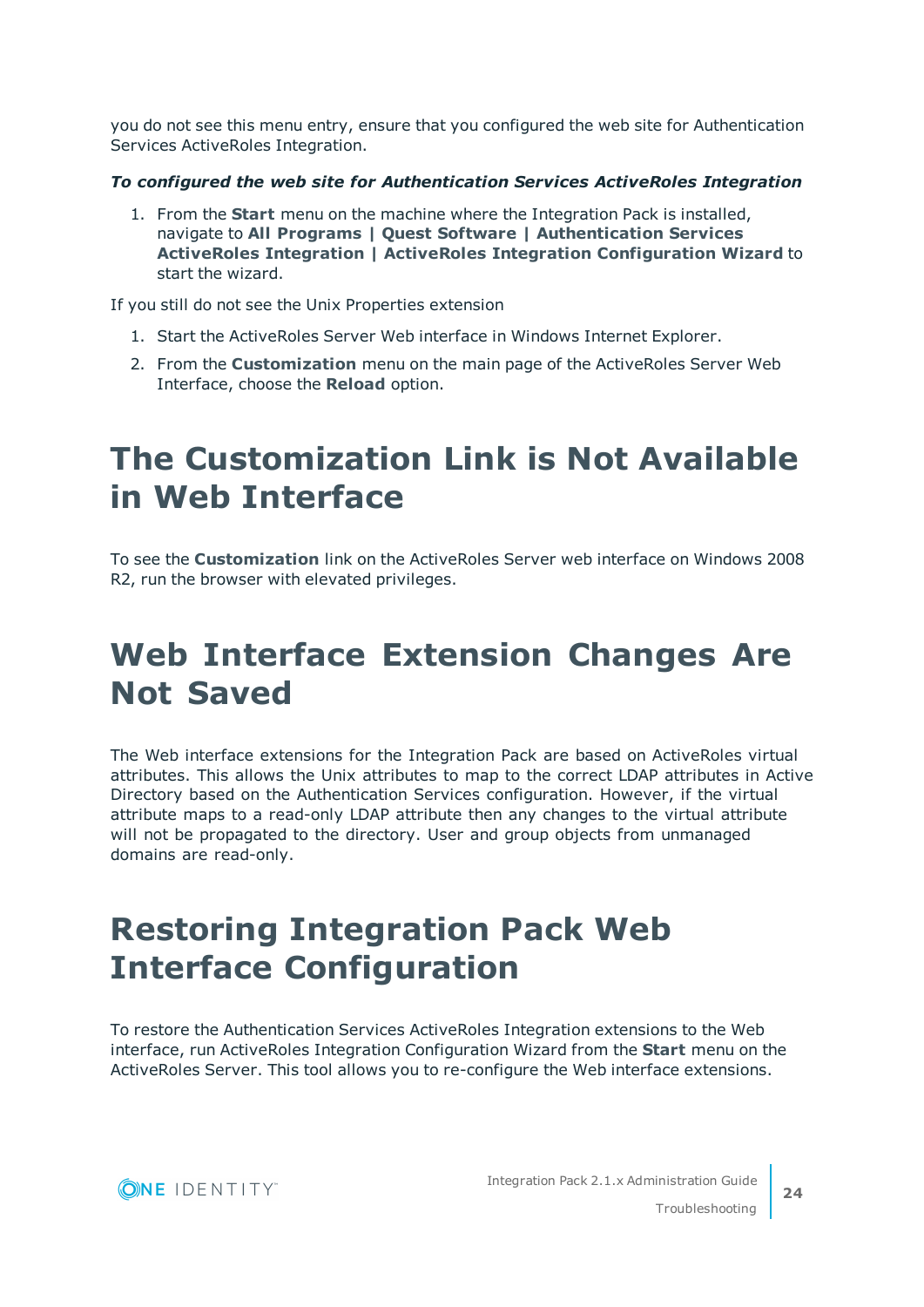**CAUTION: Do not select Customization | Restore Default in the ActiveRoles Server web interface unless you want to uninstall the Integration Pack. If you select Customization | Restore Defaults, all extensions are removed and the web interface is reset to the defaults.**

### <span id="page-24-0"></span>**Repairing Integration Scripts**

If you modify an Authentication Services ActiveRoles Integration script and it becomes corrupt, causing errors when it is run, you can repair it.

#### *To repair integration scripts*

- 1. From the command line, run
	- "C:\Program Files\Quest Software \Authentication Services Integration 2.1.x\SetupUi.exe" -force

### <span id="page-24-1"></span>**Delegated User Unable to Modify Unix Attributes**

To be able to manage Unix users within his delegated domain, you must assign a delegated user read permissions to the Application Configuration.

**Problem**: Even though a user or group has a **Unix Account** tab, when you select the tab, the Unix attributes do not display. Instead you see a message that says, "The Configuration Setting for Authentication Services could not be found in Active Directory" even though there is a configuration in the forest. At times a user is delegated permission to manage Unix attributes for users and/or groups within an organizational unit but that user does not have *read* access to other containers in the domain.

**Solution**: You must delegate permission to the user by means of ActiveRoles Server so he can list and read the Authentication Services Application Configuration. For more information about the Authentication Services Application Configuration see **Configure Active Directory for Authentication Services** in *Authentication Services Installation Guide*.

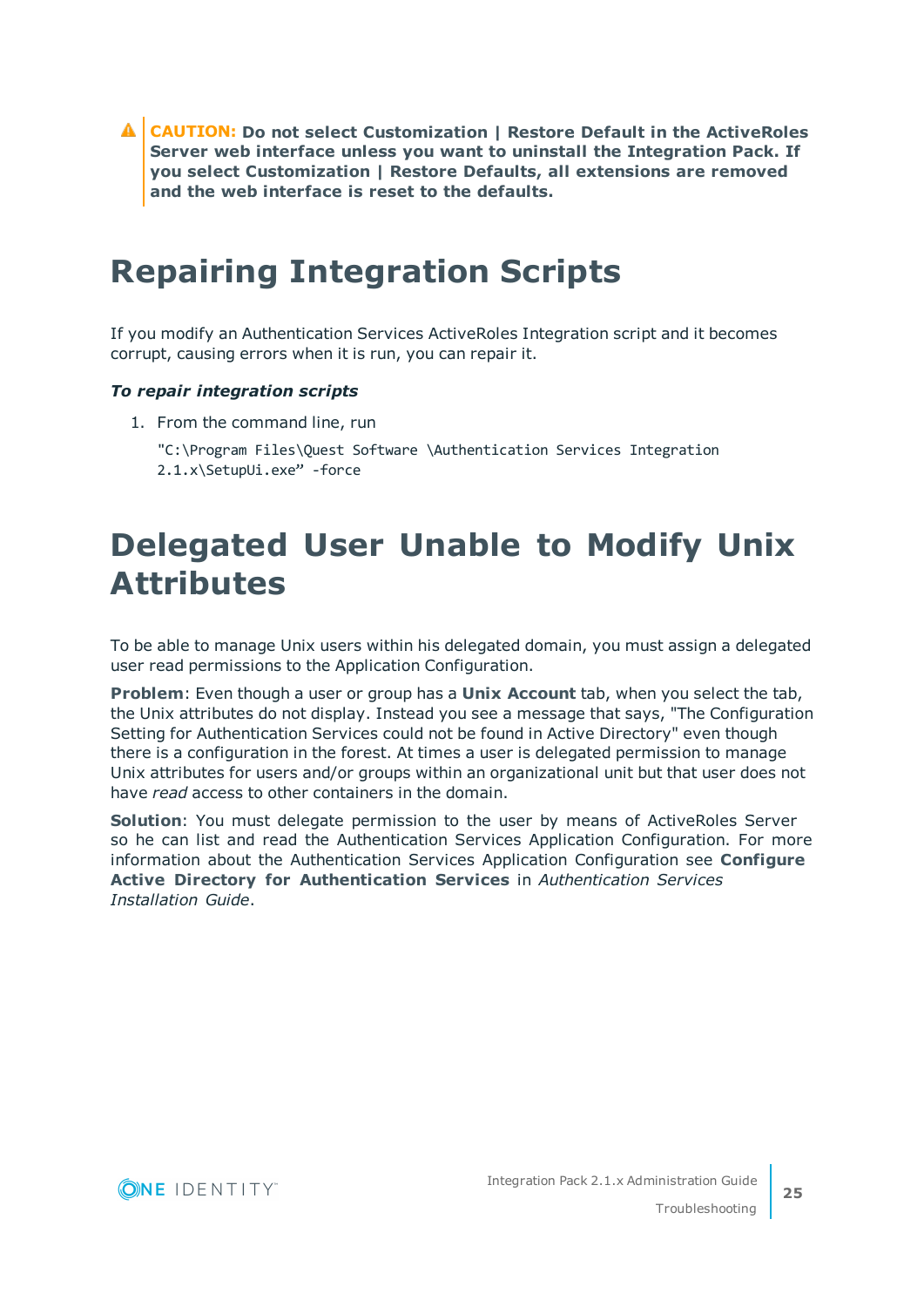<span id="page-25-0"></span>One Identity solutions eliminate the complexities and time-consuming processes often required to govern identities, manage privileged accounts and control access. Our solutions enhance business agility while addressing your IAM challenges with on-premises, cloud and hybrid environments.

# <span id="page-25-1"></span>**Contacting us**

For sales or other inquiries, visit <https://www.oneidentity.com/company/contact-us.aspx> or call +1-800-306-9329.

### <span id="page-25-2"></span>**Technical support resources**

Technical support is available to One Identity customers with a valid maintenance contract and customers who have trial versions. You can access the Support Portal at [https://support.oneidentity.com/.](https://support.oneidentity.com/)

The Support Portal provides self-help tools you can use to solve problems quickly and independently, 24 hours a day, 365 days a year. The Support Portal enables you to:

- Submit and manage a Service Request
- View Knowledge Base articles
- Sign up for product notifications
- Download software and technical documentation
- View how-to videos at [www.YouTube.com/OneIdentity](http://www.youtube.com/OneIdentity)
- Engage in community discussions
- Chat with support engineers online
- View services to assist you with your product

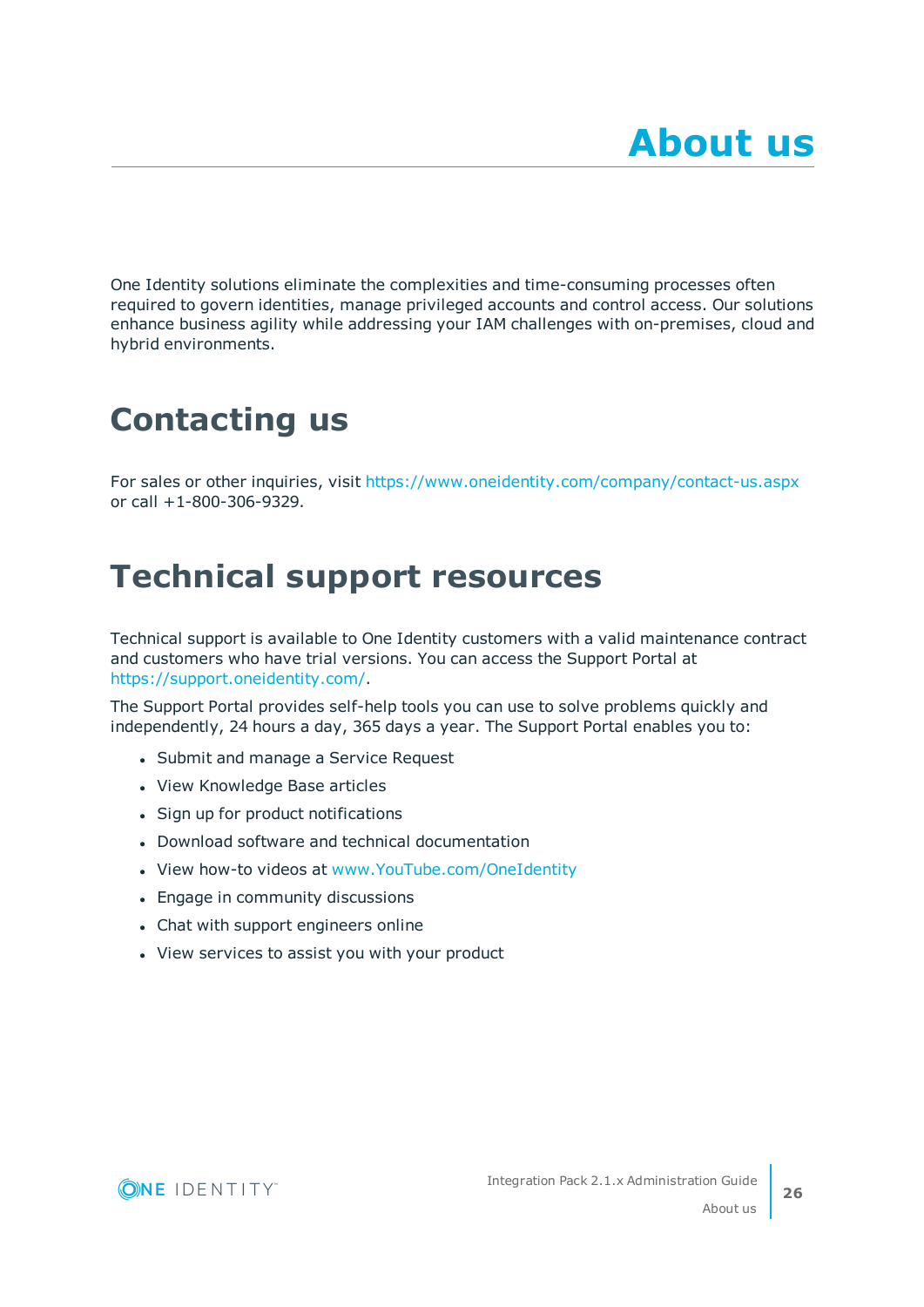# **Index**

#### <span id="page-26-0"></span>**A**

Access Template how to apply [17](#page-16-0) access templates described [7](#page-6-0) use to delegate [9](#page-8-0) ActiveRoles Server web interface accessing [19](#page-18-0) administration tasks [13](#page-12-0) administrative views how to provide [8](#page-7-0)

#### **B**

Best Practice: backup customized data before you uninstall [11](#page-10-0) configure new Web sites [19](#page-18-1) remove custom policies prior to uninstalling [12](#page-11-0) restart the Administration Service after installation [10](#page-9-1) Run the PROD.CONFIG.WIZARD to restore the customization [10](#page-9-1) **C** change-tracking features

**D**

de-provisioning groups [16](#page-15-0) de-provisioning Unix users [14](#page-13-1)

delegate management tasks how to [7](#page-6-0) delegate rights to manage Unix accounts in AD [13](#page-12-0) delegate rights to manage Unix objects [17](#page-16-0) delete policy objects [14](#page-13-0)

#### **I**

installation procedures [10](#page-9-0)

#### **L**

link Access Template to an ou [17](#page-16-0) locate Unix users and groups in managed environment [13](#page-12-0)

#### **M**

managed units described [8](#page-7-0)

#### **P**

policy objects deleting [14](#page-13-0) policy types defined [6](#page-5-2) described [8](#page-7-1) prerequisites [5](#page-4-1) provisioning and de-provisioning Unix account attributes [13](#page-12-0) provisioning Unix groups [15](#page-14-0)



defined [6](#page-5-2)

Integration Pack 2.1.x Administration Guide Index